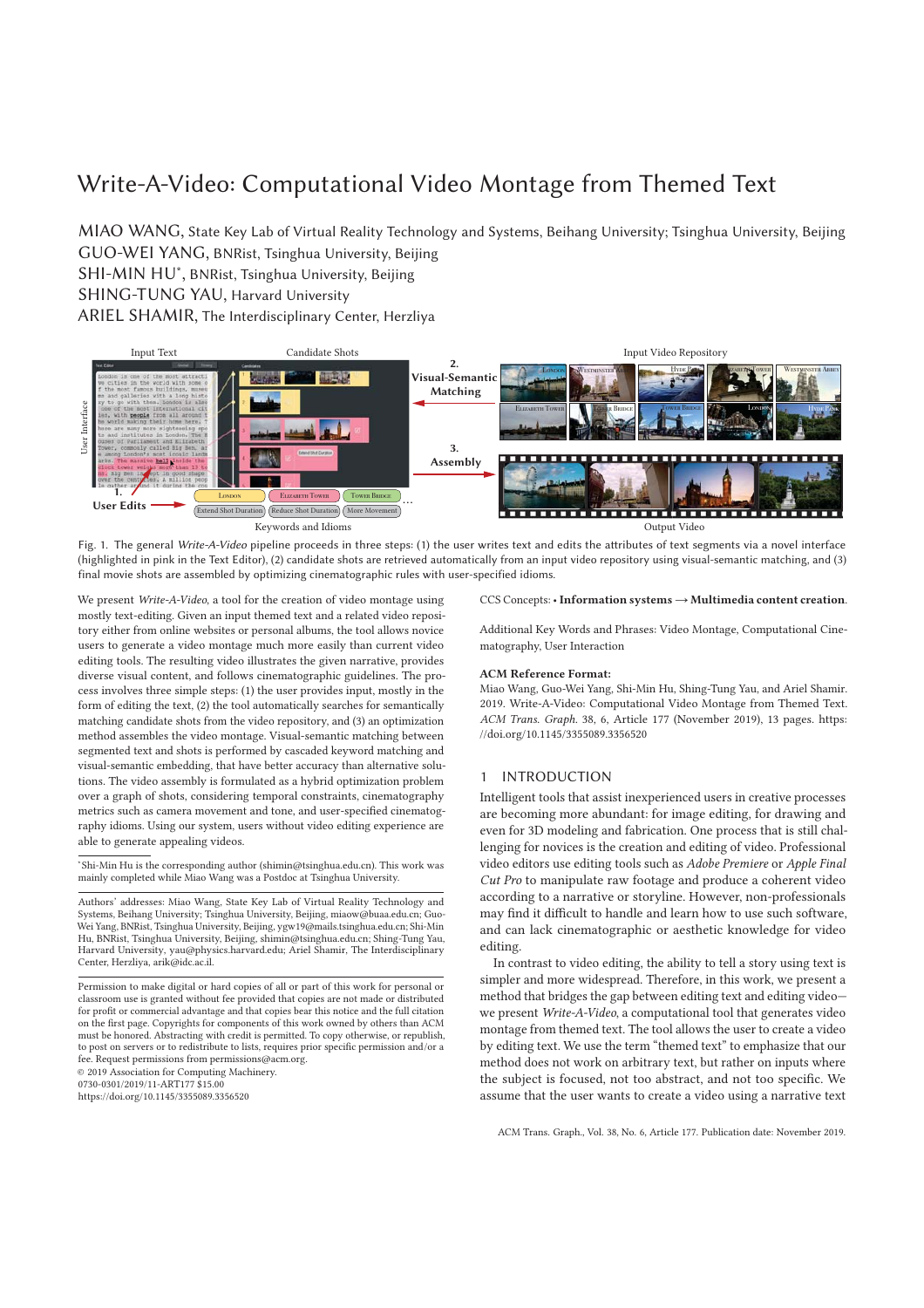such as a travel video (e.g. visiting London), or a video illustrating a given song.

A video repository related to the subject is assumed to be available, gathered from online resources or from personal albums. One of the main challenges in our setting is how to match the semantics of the text to the visual content of the video shots. We propose to divide the text into segments, and for each segment retrieve candidate shots from the repository using visual-semantic matching. Another key challenge is how to use the text to assemble a video given the set of candidate shots. We formulate shot selection and assembly as an optimization problem that considers cinematographic guidelines, temporal constraints and user preferences for cinematography idioms. Towards this end, we present a novel method to enforce cinematographic guidelines based on 2D cues in video, and build on previous idiom-based editing approaches to efficiently automate low-level editing tasks based on high-level objectives given by the user for the text segments.

Our intelligent tool is illustrated in Figures 1 and 4. The user can add text in the Text Editor, while the tool automatically finds appropriate shots for segmented text fragments. Text editing operations such as insertion or deletion, and changing the order of segments, are converted to editing of the video montage by adding, deleting or changing the order of shots respectively. The tool allows the user to explore visual styles for each segment using cinematographic idioms and other high-level directives. At any point, the user can render the movie and preview the video montage result, which is assembled by optimization from the candidate shots with an accompanying voice-over narration. Thus, we combine the abilities of an intelligent tool for video assembly and an inexperienced user using text processing to create a video montage that illustrates the given narrative, follows cinematographic guidelines, and provides diverse visual content.

The proposed approach has been tested on various pieces of themed text and video repositories, with quantitative evaluation and user studies. Users without video editing experience could produce satisfactory videos using our tool. The user study results demonstrate that all video assembly energy terms are meaningful to the video montage quality. Moreover, the tool lets even novice users produce results significantly faster than skilled video editors using commercial frame-based editing software.

Our work expands on the concept of "text-based video editing" by introducing a tool for creating video montages from themed text. Our tool lets users operate on text instead of manually editing potentially large collections of video. More broadly, this work demonstrates the potential of automatic visual-semantic matching in idiom-based computational editing, offering an intelligent way to make video creation more accessible to non-professionals.

# 2 RELATED WORK

Content-based Video Indexing and Retrieval. Content-based video indexing and retrieval has a long research history in computer vision [Hu et al. 2011; Smoliar and Zhang 1994]. Ramesh Naphade et al. [2002] proposed a probabilistic multimedia object model to represent high-level semantics of video. The VideoScapes system [Tompkin et al. 2012] builds a graph to index unstructured videos

with 3D reconstruction technology. The Video Digests system [Pavel et al. 2014] provides a new format for browsing and skimming informational videos. The Event Sketch was proposed to represent dynamic properties of semantic object actions from video events [Zhang et al. 2016]. Voice has been employed to experience and navigate how-to videos [Chang et al. 2019]. In the deep learning era, visual-semantic embedding techniques [Faghri et al. 2018; Karpathy and Fei-Fei 2015; Miech et al. 2018] were proposed to match visual content to other forms of semantics using neural networks. Our method uses visual-semantic embedding [Faghri et al. 2018] as a component to retrieve shots semantically matching text segments. In our experiments, we have demonstrated the effectiveness of our visual-semantic matching method with various themed texts. Nevertheless, any new visual-semantic embedding algorithms could replace the current component.

Computational Cinematography. Film editing requires professional skills to ensure that fluent narration and artistic expression are experienced by viewers. Recently, computational cinematographic models have been investigated by computer graphics researchers, with the goal of creating better tools for both professionals and nonprofessionals. Several works have addressed use of cinematographic rules in 3D animation and virtual reality [Elson and Riedl 2007; Galvane et al. 2015; Serrano et al. 2017]. With the holistic sense of the scene, the content is rendered by planing an optimal camera path, driven by continuity of actors, actions and camera movements. For live videos, domain specific footage editing systems have been developed, including lecture videos [Heck et al. 2007; Machnicki and Rowe 2001; Pavel et al. 2014; Shin et al. 2015], social camera videos [Arev et al. 2014], instructional videos [Chi et al. 2013; Truong et al. 2016], portrait videos [Berthouzoz et al. 2012; Huang et al. 2017], dialogue scenes [Leake et al. 2017], first-person videos [Joshi et al. 2015; Wang et al. 2018, 2019] and aerial videos [Xie et al. 2018; Yang et al. 2018]. Live video-footage editing relies on semantic cues and computational features that are usually extracted from the video content in a pre-processing step. In our application, the input videos are diverse and may have little overlap, so are unsuitable for 3D scene reconstruction or tracking. Therefore, our method assesses computational cinematography rules using 2D-based video cues.

Intelligent Video Editing. Frame-based video editing as found in commercial software can be difficult for non-professionals to use. Recently, user-friendly editing tools have been presented to simplify the tedious video editing process. Methods have been proposed to improve the performance of alignment or retrieval of video content from either film scripts or book chapters [Pavel et al. 2015]. Such retrieval provides fast jumps and navigation of video by navigating a script or a text-based story [Hu et al. 2011]. Our goal differs, aiming to edit video footage by editing text. In terms of video footage editing, the Hitchcock system [Girgensohn et al. 2000] provides a semi-automatic approach to home video editing, by analyzing input videos and rating unsuitability scores. The user can create a movie by dragging rated video shots into a storyboard and manually adjusting shots' lengths. Berthouzoz et al. [2012] presented an interview video editing tool based on editing an interview script: each time the user updates the script, a continuous shot is regenerated to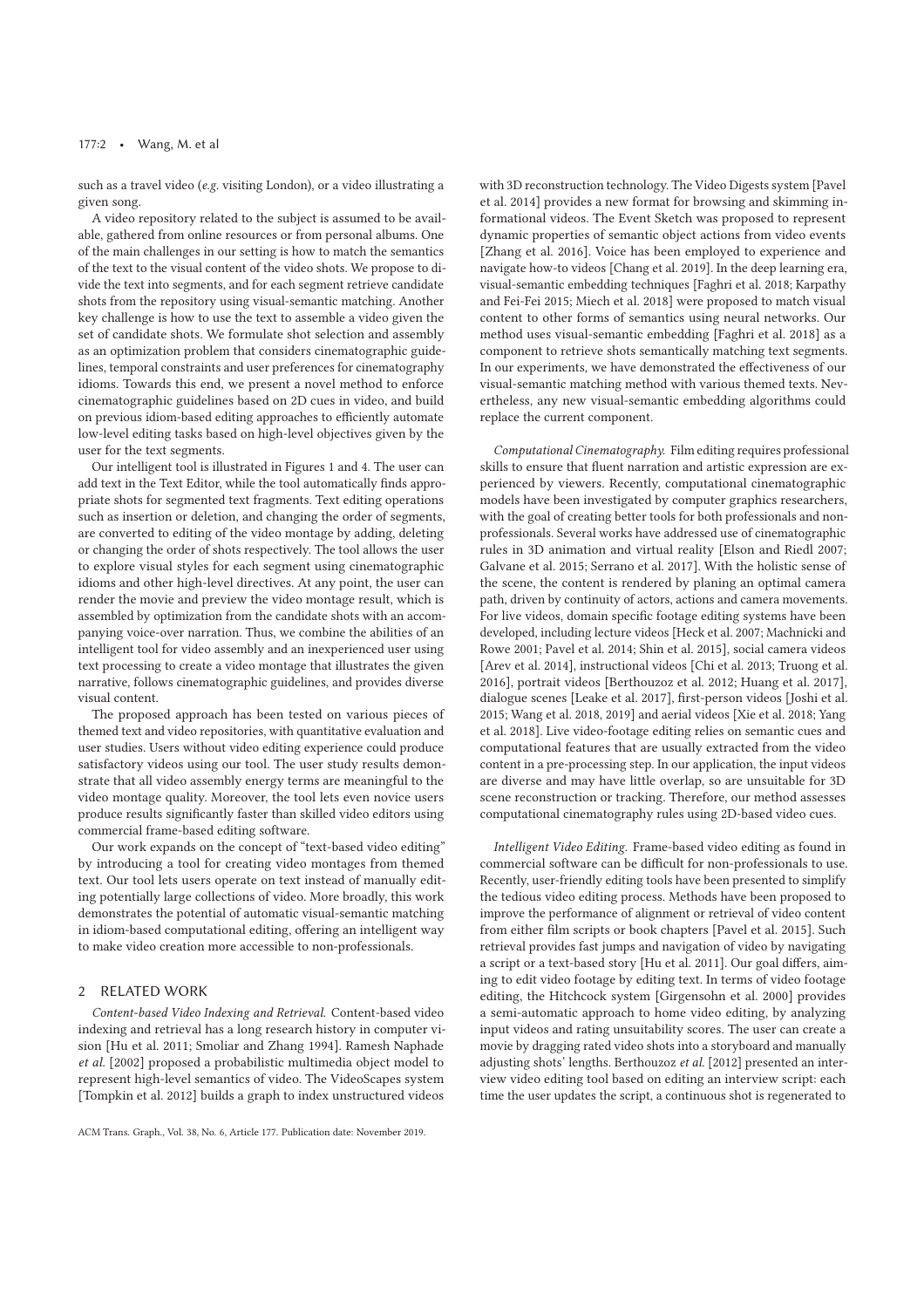Write-A-Video: Computational Video Montage from Themed Text • 177:3

Table 1. Brief comparison of our method and representative video montage works. **Async. Takes** stands for synchronized input videos; **Scene Variation** stands for single or multiple scenes in a video; **Shots Per Seg.** stands for the number of shots can be included in a text segment.

| Methods                               | Input                            |                 | Editing                 |                               |               | Result               |                          |
|---------------------------------------|----------------------------------|-----------------|-------------------------|-------------------------------|---------------|----------------------|--------------------------|
|                                       | Video<br>Source                  | Async.<br>Takes | Editing<br><b>Texts</b> | Editing<br>Idioms             | Optimization  | Scene<br>Variation   | Shots<br>Per Seg.        |
| Social Cameras<br>[Arev et al. 2014]  | Personal<br>Album.               | No              | ÷                       | $\sim$                        | Frame-wise DP | Single<br>(Event)    | $\sim$                   |
| Dialogue Video<br>[Leake et al. 2017] | Personal<br>Album                | No              | No                      | Global                        | <b>HMMs</b>   | Single<br>(Dialogue) | Single                   |
| OuickCut<br>Truong et al. 2018]       | Personal<br>Album                | Yes             | No                      | ×                             | Frame-wise DP | Multiple             | Multiple-<br>Interactive |
| Write-A-Video<br>(Ours)               | Personal<br>Album<br>or Internet | Yes             | Yes                     | Global<br>$^{\circ}$<br>Local | Hybrid DP     | Multiple             | Multiple-<br>Automatic   |

coincide with the script. Jain et al. [2015] proposed a video croppingand-warping algorithm based on human gaze analysis. Zhang et al. [2015; 2018] presented algorithms to detect and remove visual distractors via camera path optimization. Arev et al. [2014] presented an algorithm to create transitions following cinematographic rules between synchronized videos, but it relies on 3D reconstruction of the scene and a large overlap between camera views. Liao et al. [2015] synthesize videos driven by music, not text. Video editing algorithms [Bellini et al. 2018; Davis and Agrawala 2018] have been proposed to map the visual motion of an input video to the beat of background music. Kim et. al. [2014] considered summarizing online videos given photo streams as storyline guidance. However the output video neither follows a narrative story, nor uses cinematographic rules and timing constraints. Leake et al. [2017] developed an idiom-based interface for dialogue-driven footage editing. Users can globally edit film-editing idioms; the tool then generates footage editing results. Our work uses a similar approach for idiom based guidance, and further provides fine segment-level controls.

The closest tool to our work is QuickCut [Truong et al. 2016], which allows interactively editing of narrated video for a script. The main differences between QuickCut and our method are as follows. (1) In QuickCut, personally captured shots for a fixed script are collected. In contrast, our method processes shots either downloaded from the Internet or provided by the user without accurate correspondence to a pre-determined script. (2) In the QuickCut interface, the input text is fixed while manual candidate shot selections must be provided for each segmented text. In contrast, our interface allows the user to edit the text. More importantly, the assembled shot sequence can be automatically optimized. (3) QuickCut optimization supports alternatives mode and ordered-grouping mode. In alternatives mode, only one shot is employed to represent a sentence, while in ordered-grouping mode, candidate shots and their order must be determined manually. Our optimization process automatically determines the shot sequence and the best cuts following cinematographic rules and idioms. Table 1 briefly compares our method and prior art.

## 3 OVERVIEW

Write-A-Video aims to convert a themed text to a video montage by assembling shots from a video repository. The design objectives for our solution include the following.

- The video content should illustrate the narration.
- The video content should be diverse.
- The video montage should follow cinematographic rules, concerning visual continuity, tone, duration etc.
- The user should be able to iteratively edit the text and the video montage results should be updated accordingly.

The first three objectives regard automatic cinematography and the last one regards the usability of our system. To meet the last objective, we develop an intelligent tool supporting idiom-based editing of text segments to allow iterative video montage editing (Section 5). To meet the first objective, we break the whole text into text segments, and perform visual-semantic matching between text segments and segmented video shots (Section 4). In essence, each segment provides more accurate matching than the whole text. To ensure content diversity, we allow users to merge or split segmented text, and edit segment-wise visual styles by editing segment attributes. The third objective is met using a hybrid optimization algorithm using dynamic programming, jointly considering shotwise, cut-wise and segment-wise cinematographic guidelines and user defined high-level idioms, to gather the best matching shots and cut positions (Section 6).

# 4 VISUAL-SEMANTIC MATCHING

The key to composing a video illustration of a given text is a search for candidate shots matching text segments. Towards this end we use a visual-semantic matching approach including two cascaded steps: keyword matching and visual-semantic embedding. We assume that for each themed text, a set of keywords such as {London, Tower Bridge, ... } or {zebra, giraffe, ... } are provided by the user. Such keywords are used to label the segmented texts and to index video shots in the repository.

For a given text segment with one or more labeled keywords, the keyword matching step retrieves all video shots indexed by the same keywords from the video repository. Next, a matching score is calculated for each retrieved shot based on a visual-semantic embedding technique; the top ranked ones are selected as candidates. Figure 2 illustrates the whole visual-semantic matching procedure.

#### 4.1 Text Labeling and Shot Indexing Using Keywords

Both texts and videos are associated with a set of keywords indicated by the user. The user can either define descriptive keywords relevant to the themed text in advance, or incrementally add new keywords to the keyword set during editing.

Text Labeling. The themed text is represented by a sequence of text segments. Each segment  $r$  is a continuous interval of text, from part of a sentence up to several sentences. Initially, each sentence is a segment; during editing, segments can be merged or split. For each text segment, we use string matching to search for keywords, and use matched keywords to label the text. If no matches are found, the labels of the current segment follow those of its previous neighboring segment, but they can be modified during editing.

Shot Indexing. All videos in the repository are segmented into shots. Shots provide flexibility in semantic matching, and allow use of cinematographic guidelines at a fine level while assembling

ACM Trans. Graph., Vol. 38, No. 6, Article 177. Publication date: November 2019.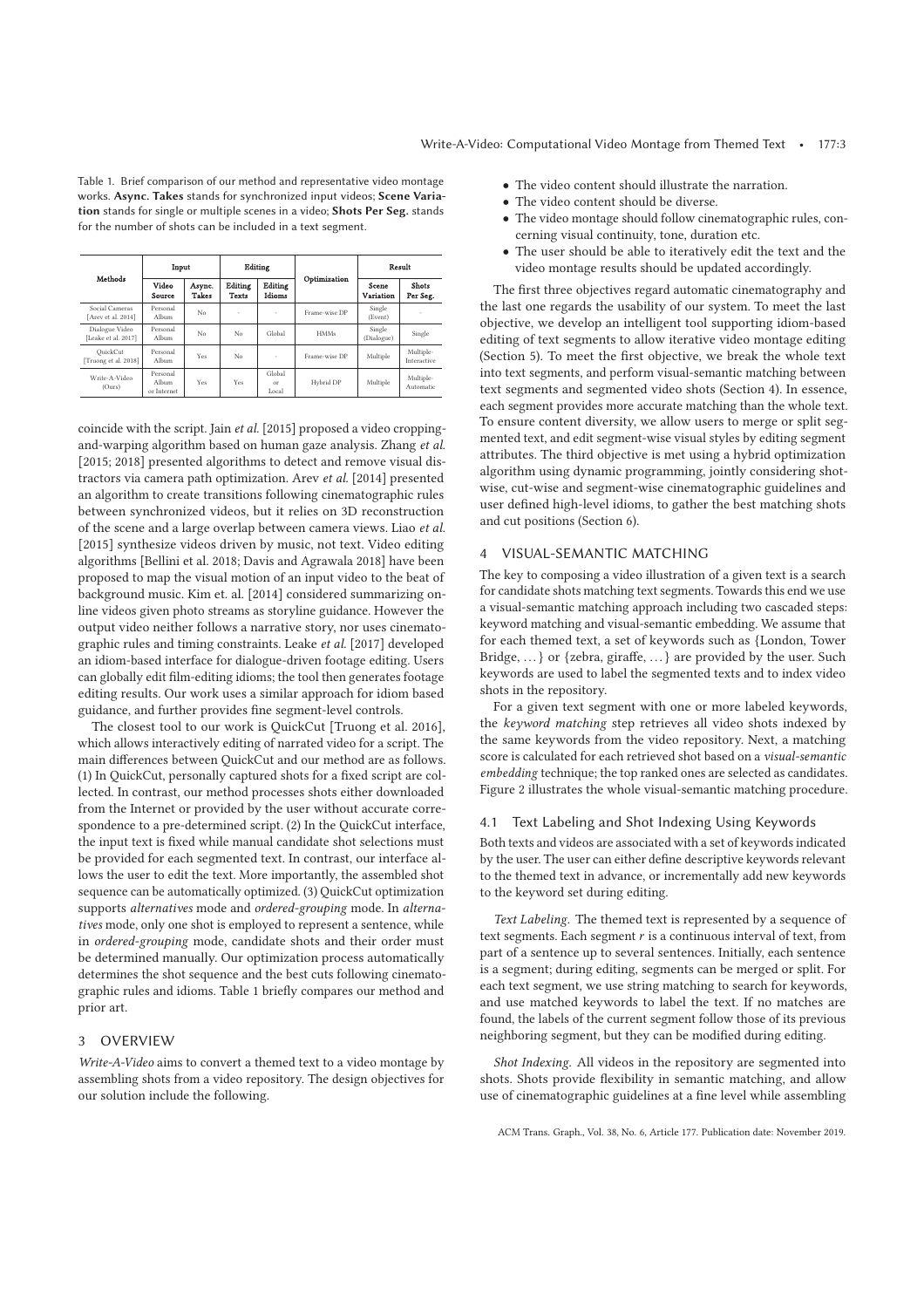# 177:4 • Wang, M. et al



Fig. 2. Visual-semantic matching. All possible keywords from the keyword set are sought in each text segment. Next, video shots indexed using the same keywords are retrieved. Finally, the text segment and retrieved shots are embedded into a visual-semantic feature space to compute similarity scores. Top ranked shots are returned as candidates for video montage of each segment.

the video montage. We use a simple but effective histogram-based segmentation algorithm similar to the one in [Chu et al. 2015]. A shot boundary is marked between frames if their histograms in HSV color space differ by more than 80%, and more than 80% of tracked SURF keypoints [Bay et al. 2006] fail to match between the frames. We discard very short (< 2 seconds) and very long (> 30 seconds) shots, as short ones reduce visual quality, and long ones reduce efficiency and variability.

The shots are indexed using the aforementioned keywords. If the video repository is collected from the Internet using keyword searching, then these are used for indexing the shots. If a keyword is an object class label from an object detection dataset, we employ object detection on the shots and index shots according to object presence. For example, we automatically add labels for keywords such as "zebra" and "giraffe" to various shots using an object detection network [He et al. 2017] pre-trained on the MS-COCO dataset [Lin et al. 2014]. We also use face recognition to label shots containing specific people, given their portrait photos. Other object detection or action recognition methods [Caba Heilbron et al. 2015; Ma et al. 2016] could also be used to index shots. Finally, further keyword labels can be manually assigned to shots.

## 4.2 Visual-Semantic Embedding

To quantitatively compute matching scores between text segments and video shots with the same indexing keywords, we use the state-of-the-art visual-semantic embedding with hard negatives (VSE++) approach [Faghri et al. 2018]. This method learns to encode cross-model content such as a text  $r$  and an image  $i$  into a joint feature space using a neural network with triplet loss. In the embedded space, the feature similarity between the encoded objects reveals the similarity of cross-model content. Let  $\eta(i, r)$  be the visual-semantic similarity between an image i and a text r. Given



Fig. 3. Shot similarity results from two different textual segments. Each result shows a text segment and the corresponding top 10 retrieved shots.

a positive pair  $(i, c)$  (e.g. a text describing an image), the hardest negative samples for learning are given by  $i' = \argmax_{j \neq i} \eta(j, r)$ and  $r'$  = argmax<sub>u≠r</sub>  $\eta(i, u)$ . The loss function for optimizing the feature embedding network is defined as:

$$
\mathcal{L}(i,r) = \max_{r'} [\tau + \eta(i,r') - \eta(i,r)]_+ + \max_{i'} [\tau + \eta(i',r) - \eta(i,r)]_+, (1)
$$

where  $\tau = 0.2$  serves as the margin parameter, and  $[x]_+ \equiv max(x, 0)$ . Using this loss function, a ResNet152 network [He et al. 2016] is trained on the MS-COCO captioning data [Lin et al. 2014] with the output embedding dimension set to 2048. For more details, please refer to [Faghri et al. 2018]. We clarify that visual-semantic embedding is an active area of research in computer vision. Our system uses the VSE++ algorithm [Faghri et al. 2018] as a modular component, that can be replaced by newer or better alternatives as the field progresses.

The similarity between a text  $r$  and a shot  $s$  is computed as the average cosine similarity between the embedding of  $r$  and the embedding of a set of frames sampled from s (we uniformly sample one in ten frames). The top  $K = 10$  ranked shots are returned as the candidates for each query text segment. Figure 3 shows shot retrieval results for two segments from the Animals in Africa example.

## 5 USER INTERFACE AND INTERACTION

Our method provides an interactive video montage interface, allowing the user to concentrate on writing the text and editing the segments without tedious editing of video frames. Figure 4 shows the user interface. It includes four main components: the Text Editor, the Candidates window, the Keywords and Idioms window and the Preview window.

The Text Editor is the primary tool in which the user performs most of the work. It is an enhanced text editor with extra features. While the user can write text as in a normal text editor, the interface additionally provides functions to manipulate text segments. Initially, each sentence is a text segment. Users can right click the mouse between two segments and select "Merge Segments" to merge two neighboring segments, or select "Split Segment" to split one. The default keyword labeled in each text segment can be changed or supplemented from the keyword set using a drag-and-drop operation; the keyword set can be expanded. Users can easily edit segment attributes, including inserting local visual-semantic match points, performing split timing editing, and assigning cinematographic idioms for diverse stylistic control in shot assembly.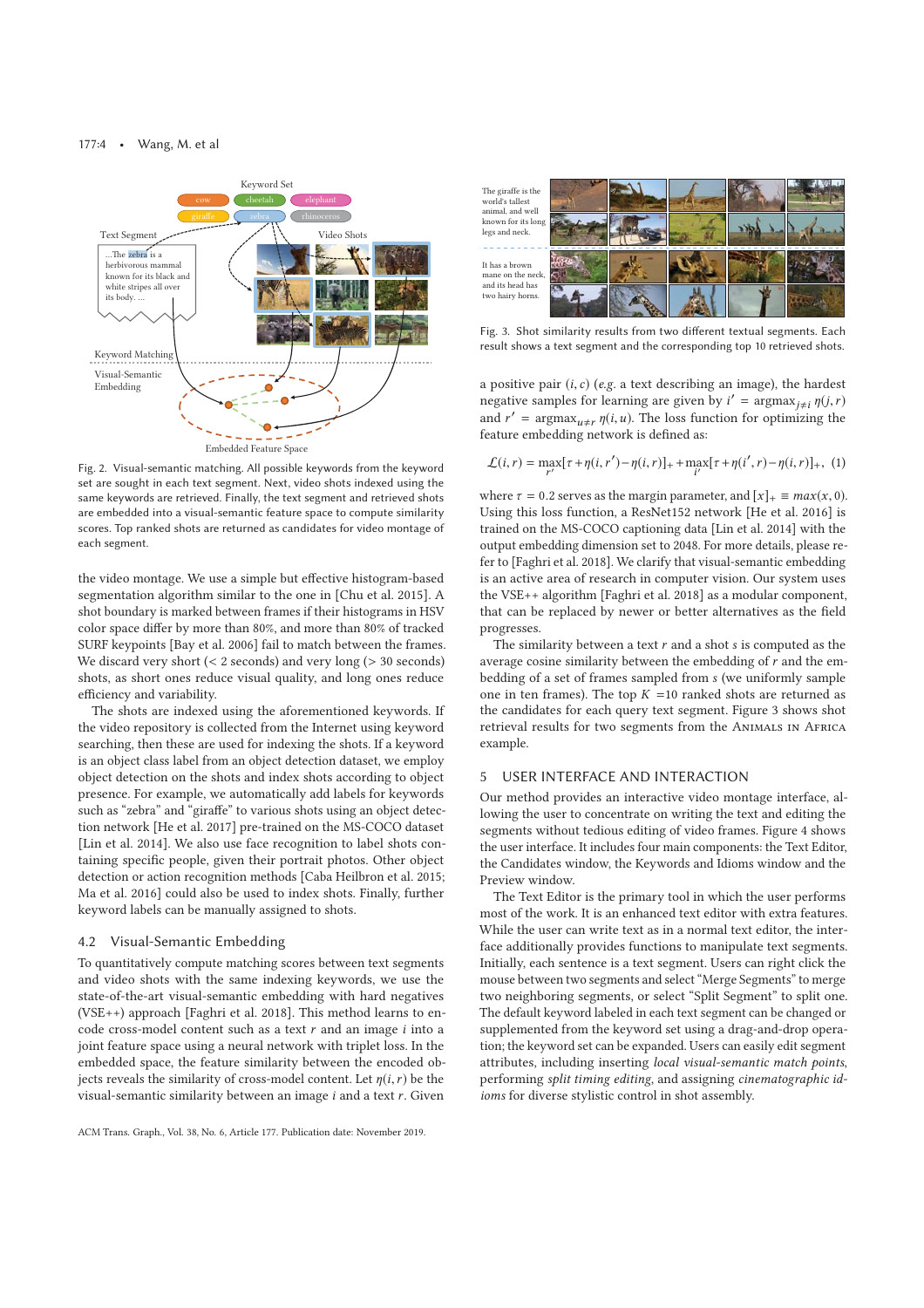Write-A-Video: Computational Video Montage from Themed Text • 177:5



Fig. 4. The interactive video montage interface. The **Text Editor** is the main component for text and segment attribute editing. The **Candidates** window visualizes candidate shots for text segments using shot thumbnails. The **Keyword and Idioms** window provides the current keyword list and cinematography idioms that can be assigned to text segments. Any shot and the assembled video can be played in the **Preview** window.

Local visual-semantic match points allow users to require an exact visual-semantic match for a word or phrase instead of the whole segment. Local visual-semantic match points can be set by selecting some text, right-clicking the mouse and choosing "Visual-Semantic Match". The selected text will be highlighted using a bold font with an underline. Shots that better match the semantics of marked text are automatically retrieved and used in the resulting video.

Split timing editing provides a stylistic effect that intentionally delays the start time of audio or video. By default, the timings of shots match the start and end of the audio of the text segments. Users can click the "Timing" button and drag the visual cut indicator forwards or backwards from the segment boundary for cut adjustment.

Cinematographic idioms can be assigned to each text segment, to further adjust the visual style of the assembled video. Cinematographic idioms were used by Leake et al. [2017] for fast manipulation of style, for example, to avoid jump cuts. However, instead of setting a global idiom configuration for the whole movie, our tool allows the user to locally edit such idioms for segments. In our implementation, the user can require more or fewer shots in a text segment and encourage the shots to have more static or more dynamic camera movements by dragging these idioms onto a segment.

Once editing is finished, Write-A-Video automatically runs shot retrieval (Section 4) and shot assembly optimization (Section 6), and displays thumbnails of the selected shots in the Candidates window. Each row represents a shot sequence linked to a text segment. The user can expand the view of each row to explore the top candidate shots, click on a thumbnail to watch the shot in the Preview window, and select or de-select specific shots for detailed control of assembly. The whole video can be rendered with a voice-over and displayed in the Preview window by pressing the "Render" button. To synthesize voice-over audio, we use the off-the-shelf text-to-speech synthesis

technique WaveNet [Oord et al. 2016]. Results without segment attribute editing provide a default cinematographic style, while the user can iteratively edit the text and its attributes to explore results in diverse styles.

# 6 CINEMATOGRAPHY-AWARE SHOT ASSEMBLY

Cinematographic guidelines are commonly used in professional films to enhance the flow of the story [Dmytryk 1984; Niu and Liu 2012]. We propose a cinematography-aware shot assembly algorithm that depends on 2D-based camera motion estimation and tone analysis, which can be efficiently computed. Shot assembly is formulated as an optimization problem that composes the output video by choosing and cutting a sequence of shots  ${\cal S}$  that follows cinematographic guidelines, text timing, and user-specified segment attributes (see Section 5). The novelty of our shot assembly process lies in that: (1) the cinematographic guidelines, including camera movement, tone and duration, are estimated from 2D-based cues and (2) a hybrid optimization method is employed, considering shot-wise, cut-wise and segment-wise energies together.

# 6.1 2D-based Cinematographic Guidelines

Computational cinematographic guidelines are often estimated and used in automatic video editing by reconstructing 3D scenes [Arev et al. 2014], or using facial landmark alignment [Leake et al. 2017]. In our setting, such techniques are not always applicable. The shots retrieved using visual-semantic matching may not contain the same scene or object for 3D scene reconstruction, and faces may not be available for alignment. Below we describe how such guidelines are formulated and adapted to our setting; more details are provided in Appendix A.

ACM Trans. Graph., Vol. 38, No. 6, Article 177. Publication date: November 2019.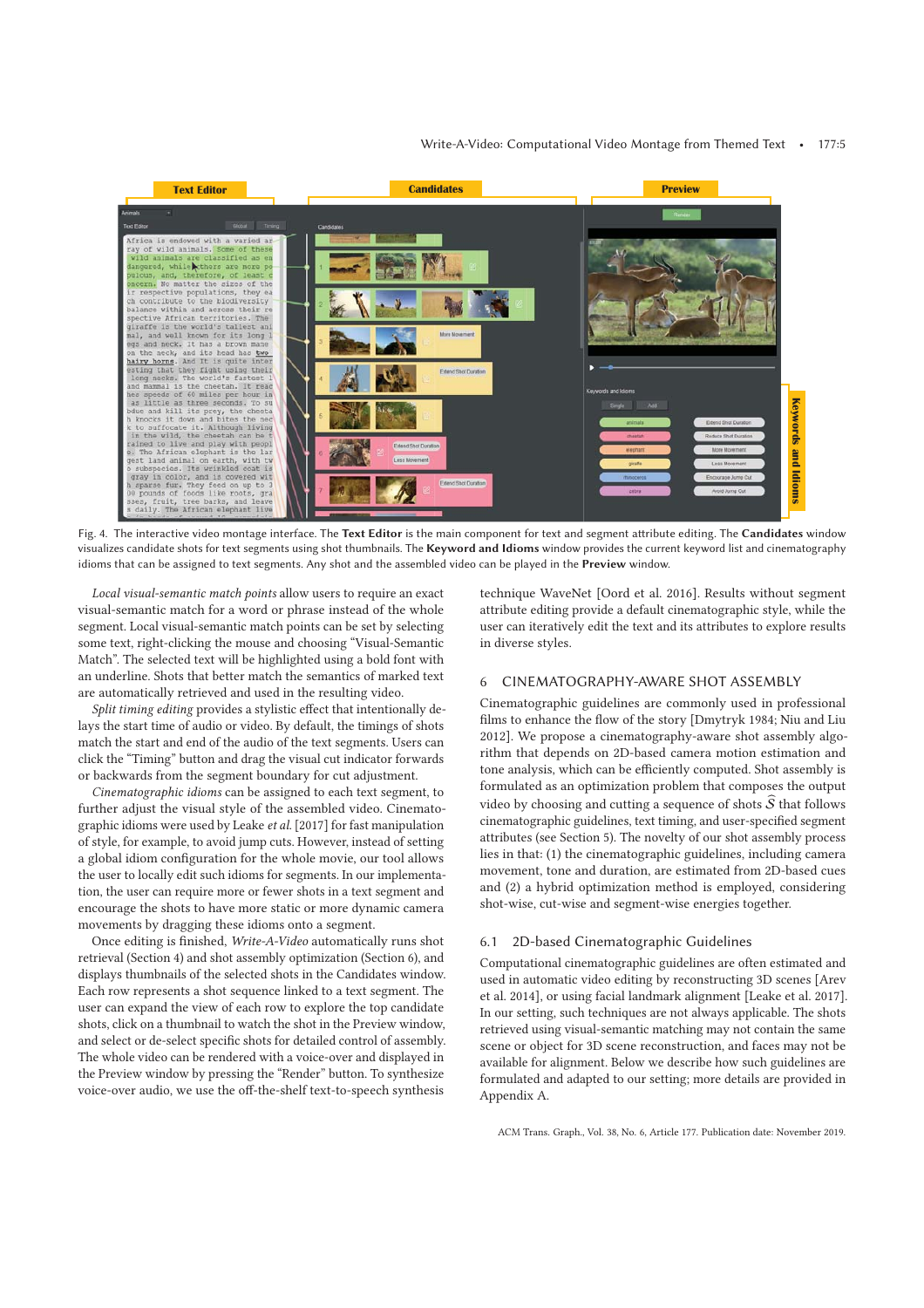#### 177:6 • Wang, M. et al



Fig. 5. Jump cuts and opposite camera movements should be avoided in consecutive shots. In a jump cut (left) the visual content of two consecutive shots is close but still different. Opposite camera movement (right) means the camera path directions are opposite before and after the cut.

Content Stability. Shots with greater stability are preferred in assembling the video. The stability of a shot s, denoted by  $F_{\text{stab}}(s)$ , depends on local acceleration of the video content: the greater the acceleration, the lower the content stability. The stability term is computed using 2D feature-based frame alignment between consecutive frames [Bay et al. 2006; Fischler and Bolles 1981], and represented as the negative average of frame corner offsets needed for aligning neighboring shot frames.

Saturation and Brightness. It has been shown [Niu and Liu 2012] that professional shots are typically vivid and bright. Shots with frames having high saturation and brightness are preferred. We compute the saturation and brightness of frames using color histograms. The tonal term  $F_{\text{tone}}(s)$  for a shot s is measured as the ratio of high saturation and brightness regions over the shot.

Shot Duration. Varying the shot duration can affect visual smoothness. Short-duration shots with frequent cuts can be disturbing, while long-duration shots without content diversity can be boring. The shot duration term  $F_{\rm dur}(s)$  is computed as the deviation from a standard duration, set to 3.5 seconds to avoid unnecessary longshort duration changes [Niu and Liu 2012]. The standard duration can be globally adjusted to suit the user's preference.

Jump Cuts. Jump cuts should be avoided (see Figure 5). Jump cuts appear when camera positions and angles of two consecutive shots are different but similar, leading to a noticeable portion of overlap between their frames. We detect jump cuts  $F_{\rm JC}(s,s')$  between neighboring shots (s, s') by feature alignment on SURF keypoints [Bay et al. 2006; Fischler and Bolles 1981].

Opposite Movements. Neighboring shots with opposite camera movement should be avoided (see Figure 5). We detect opposite movement  $F_{\text{OM}}(s, s')$  before and after a cut between shots  $(s, s')$  by comparing the estimated 2D movements from shot frame corners.

Tonal Continuity. Continuity of saturation and brightness are important to the smoothness of visual perception. The tonal continuity term  $F_{\text{TC}(s, s^{\prime})}$  for a shot pair  $(s, s^{\prime})$  is measured by histogram differences of saturation and brightness. See Appendix A.

#### 6.2 Hybrid Optimization of Video Assembly

The input text  $\mathcal{R} = \langle r_1, r_2, \cdots, r_L \rangle$  is composed of L segments with associated segment attributes  $\mathcal{A} = \langle A_1, A_2, \cdots, A_L \rangle$ . Each text segment  $r_l$  starting at time  $t_l$  has an associated attribute set  $A_l$ , and a set of candidate shots  $S_l = \{s_l^i | 1 \le i \le K\}$ . The goal of shot assembly





Fig. 6. Shot assembly stage. Hybrid energy optimization is based on  $E_{shot}$ for individual shots,  $E_{cut}$  for transition between shots and  $E_{seg}$  for matching between shots and text segments attributes.

is to generate a sequence of shots  $\widehat{S} = \langle \widehat{S}_1, \widehat{S}_2, \cdots, \widehat{S}_L \rangle$  by selecting and ordering a subset of candidate shots and cutting between them. We present a novel hybrid, cinematography-aware optimization objective, that considers shot-wise, cut-wise and segment-wise energies:

$$
E(\widehat{S}, \mathcal{A}) = \sum_{l=1}^{L} (E_{\text{shot}}(\widehat{S}_l) + E_{\text{cut}}(\widehat{S}_l) + E_{\text{seg}}(\widehat{S}_l, A_l)),
$$
 (2)

where *shot energy*  $E_{shot}(\widehat{S}_l)$  evaluates the quality of individual selected shots in the *l*-th segment, *cut energy*  $\mathrm{E_{cut}}(\widehat{S}_l)$  measures the cuts between consecutive selected shots in the l-th segment, as well as the boundary cuts, and segment energy  $\mathrm{E}_{\mathrm{seg}}(\widehat{S}_l,A_l)$  measures the assembled shots in terms of segment attributes. Figure 6 briefly illustrates the above energy terms. Compared to existing video editing methods (see Table 1), this hybrid optimization approach not only ensures the diversity of visual styles, but also preserves the style consistency of each segment.

Shot Energy. When considering a candidate shot sequence  $\widehat{S}_l$  for text segment  $r_l$ , the shot energy term is considered for each shot s independently from other shots, including its visual-semantic matching score  $F_{vsm}(s)$ , camera stability  $F_{stab}(s)$ , and tonal term  $F<sub>none</sub>(s)$ . The shot energy term  $E<sub>shot</sub>$  is defined as:

$$
E_{\text{shot}}(\widehat{S}_l) = \frac{1}{|\widehat{S}_l|} \sum_{s \in \widehat{S}_l} \alpha_1 F_{\text{vsm}}(s) + \alpha_2 F_{\text{stab}}(s) + \alpha_3 F_{\text{tone}}(s),
$$

where  $\widehat{S}_l$  is a possible shot sequence segment corresponding to  $r_l$ in the assembled video, and  $\alpha_1 = 1.0, \alpha_2 = 0.3, \alpha_3 = 0.3$  are the weights for the shot energy terms.

Cut Energy. We measure the visual compatibility of two consecutive shots  $\langle s, s' \rangle$  in the output video by measuring whether opposite camera motions and jump cuts are avoided  $(F_{OM}(s, s')$  and  $F_{\rm JC}(s, s')),$ and whether tonal continuity is preserved  $(F_{\text{TC}}(s, s'))$ . The overall cut energy  $E_{\text{cut}}$  for all neighboring shots related to text segment  $r_l$ is formulated as:

$$
\mathrm{E}_{\mathrm{cut}}(\widehat{S}_I) = \frac{1}{|C|} \sum_{s \in \widehat{S}_I} \beta_1 F_{\mathrm{OM}}(s, s') + \beta_2 F_{\mathrm{JC}}(s, s') + \beta_3 F_{\mathrm{TC}}(s, s'),
$$

where  $\widehat{S}_l$  is a possible shot sequence segment corresponding to  $r_l$ , s' is the shot following shot s, |C| is the number of cuts, and  $\beta_{\{1,2,3\}} = -1.0$  are the uniform weights of the cut energy terms.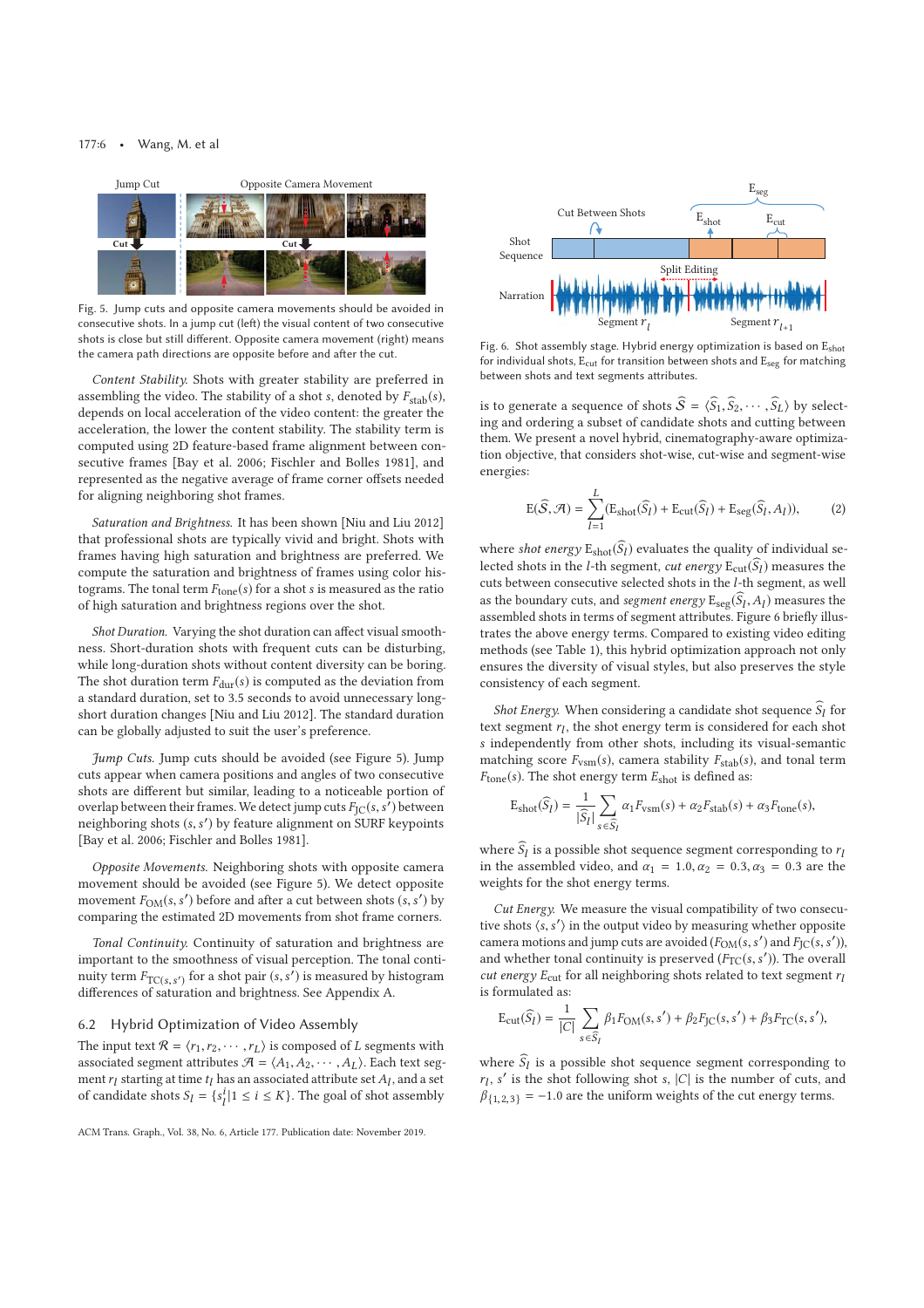

Fig. 7. Representative frames from the 7 video repositories for video montage. Image courtesy of YouTube users Kendra Cus, ENG FRED, Gary Pilarchik, Billy Wolffe, Howl Of A Dog, Min Kids TV.

Segment Energy. Let the sub-sequence of shots in the video assembly for text segment  $r_l$  be  $\widehat{S}_l$ , and  $A_l$  be the segment attributes assigned by the user.  $A<sub>l</sub>$  contains local visual-semantic match points, split timing editing, and duration and content movement idioms. Based on these attributes, let  $F_{\text{match}}(\widehat{S}_l, A_l)$  be the local visualsemantic match energy,  $F_{split}(\widehat{S}_l, A_l)$  be the split timing editing energy, and  $F_{\text{idiom}}(\widehat{S}_l, A_l)$  be the cinematographic idiom energy. The segment energy for text segment  $r_l$  is given by:

$$
E_{seg}(\widehat{S}_l, A_l) = \gamma_1 F_{\text{idiom}}(\widehat{S}_l, A_l) + \gamma_2 F_{\text{match}}(\widehat{S}_l, A_l) + \gamma_3 F_{\text{split}}(\widehat{S}_l, A_l),
$$
  
where  $\gamma_1 = -1.0, \gamma_2 = 3.0, \gamma_3 = -3.0$  are the segment term weights.

All the term weights were fixed to provide the best visual quality based on our experiments.

## 6.3 A Dynamic Programming Solver

To efficiently optimize this objective function, we present a dynamic programming method and also use some acceleration strategies. Let  $\langle l, \widehat{S}_l, t \rangle$  denote the state for the current selected shot sequence, with cuts for the first  $l$  segments ending at (global) time  $t$ , where  $\widehat{S}_l$  is the partial shot sequence already chosen for current segment  $r_l$ . Let  $D(l, \widehat{S}_l, t)$  denote the optimal energy for this state. When choosing the next shot s for shot assembly from the current state  $\langle l, \hat{S}_l, t \rangle$ , the current state can transition to a state still in the current segment  $r_l$  or in the next segment  $r_{l+1}$ . In the former case, the next state would be  $\langle l, \widehat{s}'_l, t' \rangle$  with a new partial shot sequence  $\widehat{s}'_l$  including the chosen shot s and ending at time  $t'$ . In the latter case, the next state would be  $\langle l + 1, \hat{S}'_{l+1}, t' \rangle$  where  $\hat{S}'_{l+1}$  is the new partial shot sequence in segment  $r_{l+1}$  with only one chosen shot s ending at t'. State transition details are provided in Appendix B.

The optimal solution can be obtained by solving:

$$
\widehat{S}_L^*, t^* = \arg\max_{\langle \widehat{S}_L, t \rangle} D(L, \widehat{S}_L, t), \tag{3}
$$

using dynamic programming and back-tracking the shot sequence with cuts from  $\widehat{S}_L^*$  with a global ending time of  $t^*$ . The worst case optimization complexity is  $O(L\overline{T}^2|\overline{S}|!)$ , where L is the number of segments,  $|\bar{S}|$  is the average number of candidate shots retrieved by visual-semantic matching for a textual segment, and  $\bar{T}$  is the average temporal length of segments. This can become infeasible to compute, and we rely on two strategies to speed up the optimization. The first one is to search for possible solutions only among sampled frames. In our implementation, we sample one frame in every ten frames and only perform cuts at sampled frames. The second one is to set an upper bound on the number of shots actually selected in each segment in the final video. We found that four shots are typically enough for the different stylistic effects. These strategies make the problem tractable in practice. The user can relax these

strategies to achieve higher quality outputs at the cost of time. To avoid using repetitive shots in the montage, we iteratively run the optimization and remove repeated shots until shot uniqueness is met.

# 7 RESULTS AND EVALUATION

We have used Write-A-Video to generate 20 video montage results, covering various topics such as tour guiding, an introduction to animals, gardening and driving tutorials, and personal stories. The texts were collected from public websites, online video voice-overs, lyrics of nursery rhymes and personal creations. In total, 7 video repositories (720p at 30 fps) were used (see Figure 7), either downloaded from YouTube (London Tour, Animals in Africa, Gardening Tips, Autumn Driving, I Have a Pet, Play in the Playground) using user specified keywords, or collected from an album (BROTHERS). The supplementary material provides interaction demos and full details, including texts, video montage, keywords, editing operations and time. We encourage readers to watch the videos.

For our YouTube video repositories we collected about 250 videos for each user-provided keyword, segmented them into shots and labeled the shots automatically with corresponding query keywords in a pre-processing stage. Object detection was employed to label shots for the ANIMALS IN AFRICA and I HAVE A PET repositories. For the video repository BROTHERS, portrait photos of the main characters and their names were used to automatically index shots by character name using face recognition. Two additional keywords were interactively assigned to shots in this repository. Next, the cinematography-aware energy terms were pre-computed to support interactive video montage editing. The pre-processing was executed for each video repository once, allowing it to be used to create multiple video montages.

We tested our tool on a 2.6 GHz PC with 16GB memory. The pre-processing time varies with example, depending on the input video length and the number of segmented shots. As reported in Table 2, shot segmentation and feature embedding speeds were 111 fps and 470 fps respectively on a single core; this could be significantly accelerated with parallelization. Shot retrieval took less than 0.10 seconds. Considering efficiency, diversity and accuracy, we set  $K = 10$  as the number of candidate shots in all of our video montage results. Video assembly time varied from 0.06 seconds to 8.56 seconds, typically determined by text length. The rendering procedure to generate output video performs at 255 fps.

#### 7.1 Video Montage Results

We briefly introduce video montage results generated for various applications. Full results are provided in supplementary files.

ACM Trans. Graph., Vol. 38, No. 6, Article 177. Publication date: November 2019.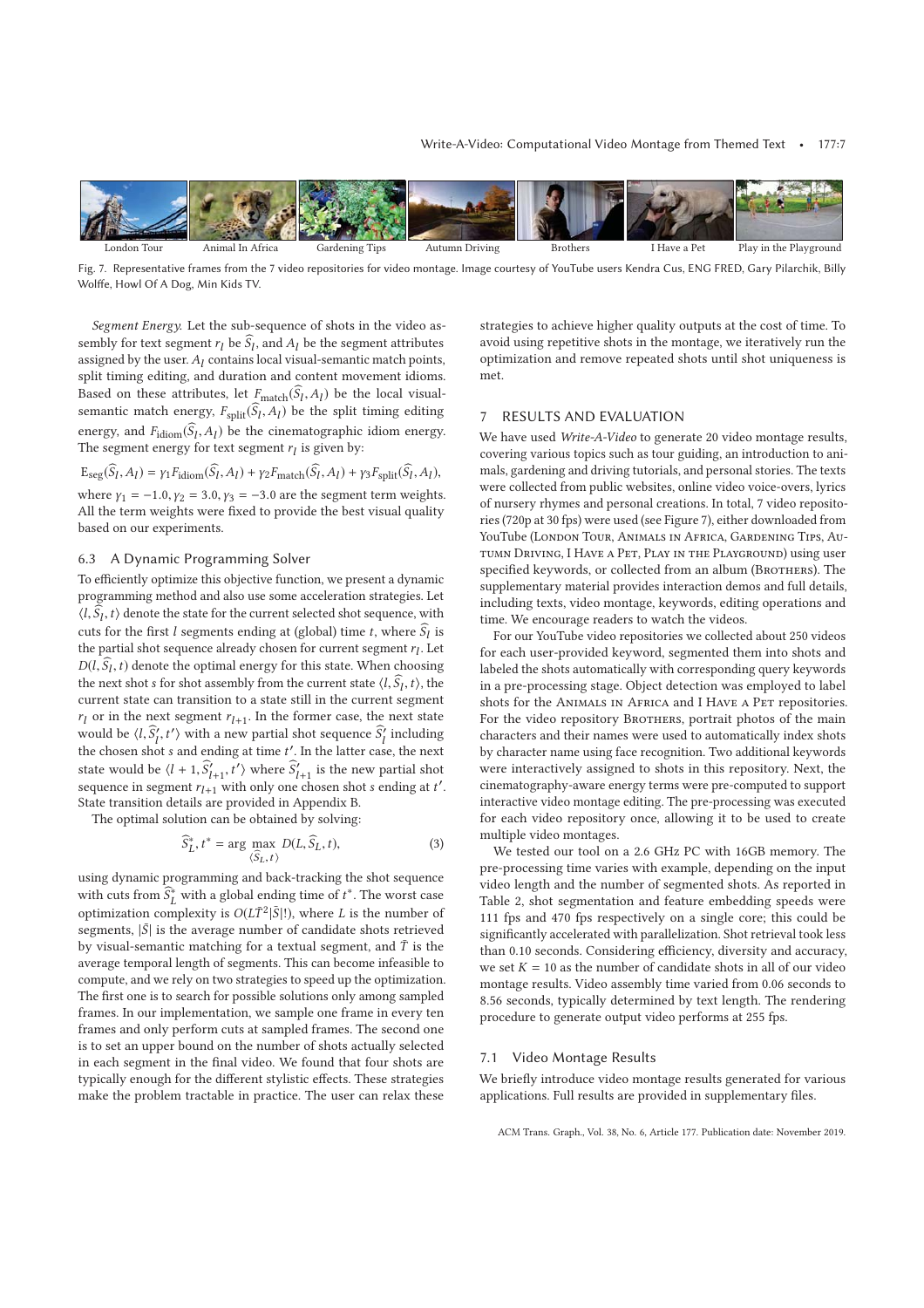# 177:8 • Wang, M. et al

Table 2. Pre-processing statistics for video repositories. For each repository, the number of videos, their total duration, shot segmentation time (Segmentation), feature embedding time (Embedding), shot energy computation time (Energy) and manual labeling time (Labeling) are given. We also show statistics of the pre-processed results including the number of shots (Shots), the average shot duration (Avg. Duration), and number of keywords (Keyword).

| Repository             | Raw Input      |                | <b>Pre-Processing Time</b> |           |          |          | <b>Pre-Processed Shots</b> |               |          |
|------------------------|----------------|----------------|----------------------------|-----------|----------|----------|----------------------------|---------------|----------|
|                        | Video          | Total Duration | Segmentation               | Embedding | Energy   | Labeling | Shots                      | Avg. Duration | Keywords |
| London Tour            | 469            | 31:32:39s      | 7:33:28s                   | 04:01s    | 1:03:22s | 0s       | 6817                       | 12.98s        |          |
| Animals in Africa      | 451            | 22:00:02s      | 5:42:05s                   | 03:06s    | 0:30:05s | 0s       | 4210                       | 12.15s        | 6        |
| Gardening Tips         | 449            | 35:34:19s      | 8:31:59s                   | 03:44s    | 0:28:16s | 0s       | 2716                       | 17.43s        | 6        |
| <b>Autumn Driving</b>  | 403            | 23:40:25s      | 6:57:03s                   | 03:26s    | 0:43:08s | 0s       | 3945                       | 13.07s        | 6        |
| <b>Brothers</b>        | $\overline{4}$ | 03:22:47s      | 2:06:19s                   | 06:08s    | 1:40:33s | 32:33s   | 1206                       | 9.04s         | 4        |
| I Have a Pet           | 126            | 10:05:46s      | 3:39:31s                   | 03:13s    | 45:43s   | 0s       | 2348                       | 10.85s        | 6        |
| Play in the Playground | 100            | 7:29:53s       | 2:33:40s                   | 03:03s    | 42:36s   | 0s       | 1961                       | 11.44s        | 4        |



Fig. 8. Two video montage results with different cinematographic styles, using the repository Animals in Africa. Each row from left to right shows four shot thumbnails from corresponding text segments. Top row: video montage with less camera movement; bottom row: video montage with more camera movement. Movement term values are listed below the thumbnails.

Video Montage for Online Text. Several LONDON TOUR videos were created based on a text from a website introducing scenic locations in London: Elizabeth Tower, Westminster Abbey, Hyde Park, Buckingham Palace, Tower Bridge and the National Gallery. The texts were iteratively edited with various visual styles. ANIMALS IN AFRICA videos were created to introduce several animals that live in Africa, including giraffe, elephant, cheetah, zebra, rhinoceros and cow. Figure 8 shows two representative results with different stylistic movement controls. The Autumn Driving results provide tutorials giving advice on driving in autumn, including key subjects check tires, fallen leaves, dark road, winter tires and icy road. GARDENING TIPS videos provide tips on gardening, including container gardening, gardening soil, gardening location, watering plants and trimming leaves. Five local visual-semantic matches were applied to better match the action timing.

Video Montage for Personal Stories. We created two videos from an original story named BROTHERS; the video repository comes from an album. It introduces a short story about a chemistry teacher John, with different visual styles.

Video Montage for Human Voice-overs. Instead of using the textto-speech synthesis technique to generate voice-overs for texts, we used the inverse speech recognition technique [Chiu et al. 2018] to recognize words and get the timing from voice-overs. We tested this on three different human voice-overs extracted from existing YouTube videos, and generated new videos for them using London Tour, Animals in Africa and Gardening Tips repositories respectively.

Table 3. Precision of visual-semantic matching methods.

| Method                        | $Top-1$ | $Top-5$ | $Top-10$ | $Top-20$ |
|-------------------------------|---------|---------|----------|----------|
| Random                        | 7.34%   | 10.01%  | 10.71%   | 10.74%   |
| <b>MEE</b>                    | 13.59%  | 14.99%  | 16.12%   | 16.37%   |
| $VSE++$                       | 57.43%  | 47.28%  | 41.58%   | 38.30%   |
| Random&Keyword Matching       | 48.47%  | 56.18%  | 54.99%   | 54.83%   |
| MEE&Keyword Matching          | 51.09%  | 58.19%  | 57.65%   | 58.53%   |
| VSE++&Keyword Matching (Ours) | 76.85%  | 71.28%  | 69.95%   | 64.43%   |

Video Montage for Nursery Rhymes. We generated music videos for nursery rhymes I HAVE A PET and PLAY IN THE PLAYGROUND using their lyrics and timing.

A Minimum Interaction Mode. We developed a simple interface, that only allows users to write and edit text. The rest of the processing is fully automatic and uses default cinematographic guidelines. After updating the text, a video montage result is immediately generated. A demo video is provided in the supplementary material.

## 7.2 Evaluation of Visual-Semantic Matching

We evaluated our visual-semantic matching method by measuring the precision of top-ranked shots for query texts. The evaluation was performed on video repositories LONDON TOUR, ANIMALS IN Africa, Autumn Driving and Gardening Tips with corresponding segmented texts. The ground truth visual-semantic matched shots for text segments were labeled by human workers in advance. Note that in our video montage problem, because top-ranked shots are returned as candidates, the precision value for the returned candidates is more important. We compared our method against ones without either keyword matching, without visual-semantic embedding, or both. We also compared the employed visual-semantic embedding algorithm VSE++ to an alternative text-video embedding algorithm, MEE [Miech et al. 2018]. Overall statistics shown in Table 3 demonstrate that our visual-semantic matching performance is better than that of alternatives and each cascaded stage plays an important role.

#### 7.3 Evaluation of Cinematography-Aware Shot Assembly

Cinematography-aware shot assembly is a key component of our method. We evaluated results using all terms against results without certain individual terms. In our formulation, some terms are used by default, such as visual-semantic matching and camera stability, while some can be employed by users via cinematography idioms, such as adjusting shot duration. To be consistent across all evaluations, to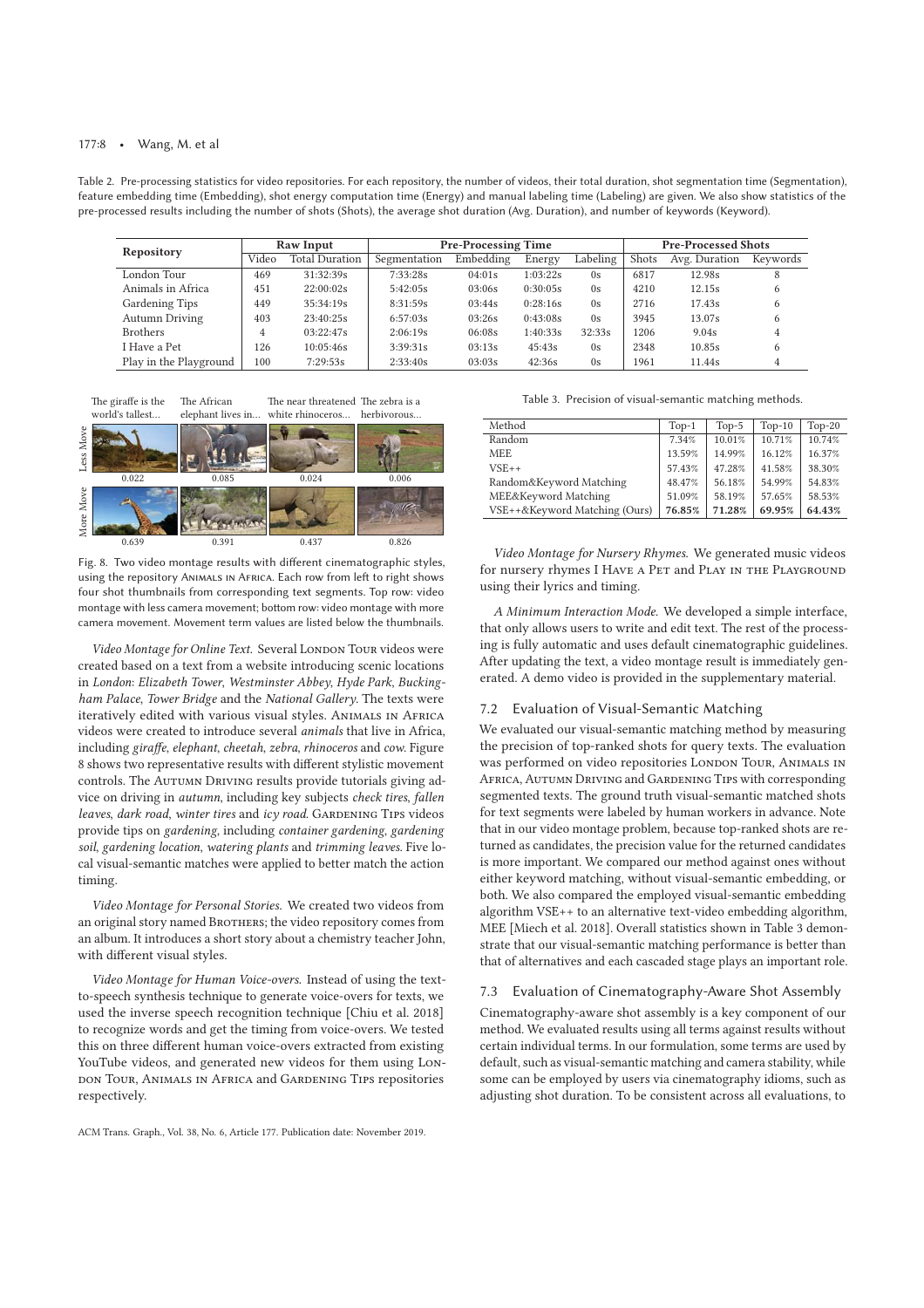

Fig. 9. User study questions and results for individual energy terms, see text for details.

generate a video montage, the same LONDON Tour repository was used with a specific reference text composed of 5 text segments. In addition to our standard result (Ours), we generated various results without certain terms: visual-semantic matching (w/o VSM), camera stability (w/o CS), saturation and brightness (w/o SB), avoiding opposite motions (w/o AOM), avoiding jump cuts (w/o AJC), keeping tonal continuity (w/o TC), shot duration constraints (w/o SD) and segment timing constraints (w/o ST). We also generated videos with a cinematography idiom assigned globally to the text, including ones with more movement (w/ MM), less movement (w/ LM), long shot duration (w/ LSD) and short shot duration (w/ SSD).

We performed pairwise evaluation tests to rate the video results. Paid tasks were created via a crowd-sourcing platform; each worker was asked to watch and rate a pair of videos. The workers were asked to rate each video using a 7-point Likert scale according to the term being evaluated. In total, 10 scores were collected for each video. During the tests, videos were displayed in full-screen mode; within each pair, the video to be played first was randomly chosen. Workers could watch each video multiple times before making a decision. Figure 9 shows the evaluation results. They demonstrate that each individual term plays a positive role in its corresponding visual style.

#### 7.4 Comparison to QuickCut

We compared our hybrid optimization to QuickCut's optimization procedure. QuickCut supports two main modes: alternatives mode and ordered-grouping mode. The alternatives mode only assembles one shot for a segmented script; this can limit diversity in the result. The ordered-grouping mode optimizes cut positions for a manually determined shot sequence. In contrast, our optimization method automatically decides the shot sequence order and cut positions

#### Write-A-Video: Computational Video Montage from Themed Text • 177:9

Table 4. Comparison to QuickCut optimization. **Our Opt.&Nrg.:** our hybrid optimization and our energy terms; **Our Opt.+QC Nrg.:** our hybrid optimization andQuickCut energy terms; **QC Alter.:**QuickCut Alternatives mode; **QC Ordered.:** QuickCut Ordered-grouping mode.

|       |       | Metric   Our Opt.&Nrg.   Our Opt.+QC Nrg.   QC Alter.   QC Ordered. |       |       |
|-------|-------|---------------------------------------------------------------------|-------|-------|
| Time  | 5.82s | 8.05s                                                               | 0.10s | 25.4s |
| Score | 5.0   | 3.5                                                                 | 2.0   |       |

for shot assembly. Furthermore, our hybrid optimization method runs faster than QuickCut's plain dynamic programming. QuickCut employs sharpness, stability and jump cut terms as cinematographic guidelines, while our optimization further considers saturation and brightness, opposite movements and shot duration. We used the same reference text from the LONDON TOUR example to generate the following results for evaluation: Our Optimization+Our Energy, Our Optimization+QuickCut Energy, QuickCut Alternatives, QuickCut Ordered-grouping. Because QuickCut Ordered-grouping needs a predetermined order of shots as input, we simply feed their method the sequence order determined by Our Optimization+Our Energy. We invited 10 subjects to rate all videos using a 7-point Likert scale, considering cinematographic aesthetics, content diversity and visual-semantic matching of narration and visual content (1 = very poor, 7 = excellent). During testing, videos were displayed in full-screen mode with videos played in random order for each subject. Subjects rated each video after watching it. Table 4 shows the run time and the evaluation result. Our method was more highly preferred by users than all other optimization methods, and ran faster than QuickCut Ordered-grouping.

#### 7.5 Comparison to Professional Manual Editing.

We compared video editing time using the same reference text, for a video editing novice using Write-A-Video, and a professional video editor using commercial frame-based editing software. We further conducted a user study to evaluate the quality of the videos produced. The professional editor had 8 years of video editing experience. She was asked to edit a video for a text with corresponding voice-over using the given LONDON TOUR video repository, and to ensure visualsemantic consistency and maximum visual quality. We also asked her to use only simple cuts between shots, without fades, speed ups or other special effects. She was free to determine the editing style.

In the editing task, we asked the professional editor to generate videos both from the original video repository (Task I) and from the segmented shots indexed by keywords (Task II). The repository in Task I consisted of all downloaded raw videos. Editing video from this repository corresponded to all processing stages of our tool. The repository in Task II was segmented into shots and indexed by the keyword set. The professional editor was free to use such keywords for semantic assistance or not, as desired.

The editor chose Adobe Premiere as the frame-based editing tool. For a fair comparison, we only counted the human active time during editing. As shown in Table 5, Task I took the editor more than 7 hours while Task II took her more than 4.5 hours. For both editing tasks, the human active time using our tool was significantly lower than these times. After finishing the tasks, we invited the editor to watch and comment on the results created by our tool. Generally, she rated

ACM Trans. Graph., Vol. 38, No. 6, Article 177. Publication date: November 2019.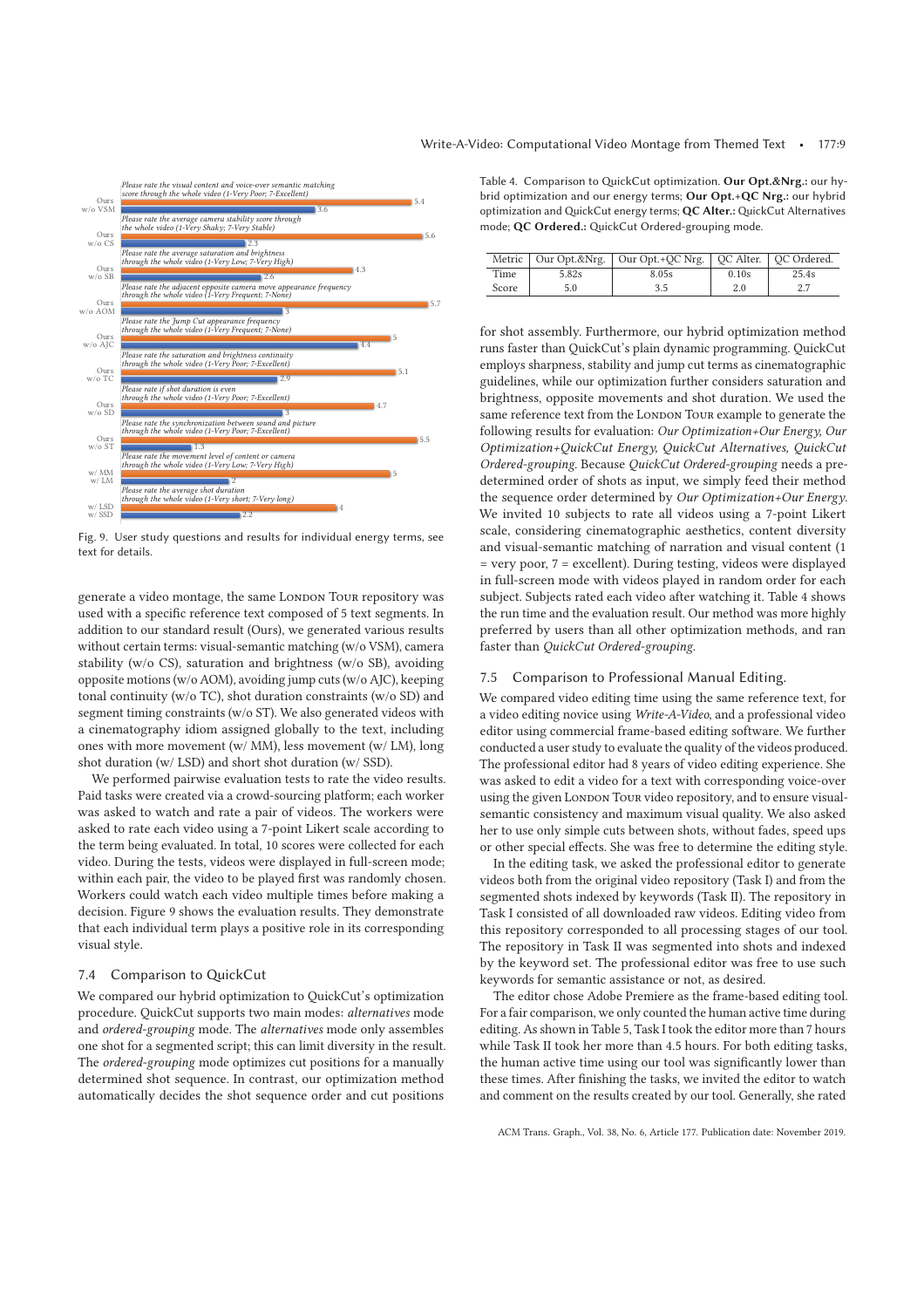# 177:10 • Wang, M. et al

Table 5. Comparison between the professional editor and a novice using Write-A-Video.

| Method                     | Time     |          | <b>Score</b> |         |
|----------------------------|----------|----------|--------------|---------|
|                            | Task I   | Task II  | Task I       | Task II |
| Professional Editor        | 7:20:20s | 4:40:12s | 5.3          | 5.8     |
| Novice using Write-A-Video | 0:13:16s |          | 5.0          |         |

our videos as reasonable and plausible. She also commented that her personal preference would be to use more precisely matched visual content to the voice-over, even if this meant using more frequent cuts between shots.

To further evaluate the generated videos, 10 non-expert subjects were invited to watch the editor's results and our results. They were asked to rate for each video with a 7-point Likert scale (1 = poor, 7 = excellent), taking into account the general visual quality and visual consistency with the narration. During the tests, videos were displayed in full-screen mode using a random order within each pair. Subjects could watch each video multiple times before making a decision. The user study results are reported in Table 5. It can be seen that although the visual quality of our results are slightly inferior to the professional editor's, our results rated 5.0 points on average. More importantly, Write-A-Video drastically reduced the editing time compared to frame-based manipulation.

# 7.6 Inexperienced User Study

Because the primary goal of Write-A-Video is to help inexperienced users to create videos, its effectiveness is key. We invited 5 users aged 18 to 30 without any video editing skills to try the tool. Their goal was to create a video based on a reference text and a video repository. When editing videos, the user could iteratively edit the reference text by adding, removing, re-ordering the text or changing it, and setting text segment attributes, until the video montage met his or her preference. We started the study by showing the participants a video tutorial and explaining the editing operations provided. We gave each participant the pre-processed LONDON TOUR repository and corresponding reference text, and allowed him/her to explore the tool for 15 minutes. After a 5-minute rest, they started the formal task with the repository and reference text of Animals in Africa.

Table 6 reports the editing statistics. Full editing operations are provided in the supplementary material. On analysis of the editing process, we found that in addition to editing the text, most frequently used operations were cinematographic idioms and local visual matches to explore different visual styles. We interviewed the users after the tests, and asked them to rate the tool and the generated video, using the following questions:

- Q1: How would you rate the usability of our tool (1-7)?
- Q2: How would you rate the result of the generated video  $(1-7)$ ?
- Q3: Would you be willing to post the output video to Facebook, Twitter or Instagram?

For Q1, we got an average response of 6.0; for Q2 the average response was 6.6 (see Table 6). All participants were willing to share their video with friends via a social network. They also confirmed that without this tool, it would have been impossible for them to produce such a nice video in such a short time.

Table 6. User experience statistics. **Seg.** is the number of segments; **Length** is the length of output video; **Editing Time** stands for the video editing time; **Sys. Rating** stands for user rating on our tool; **Res. Rating** stands for the visual quality rating of generated video.

|        | Seg. | Length | <b>Editing Time</b> | <b>Sys. Rating</b> | <b>Res. Rating</b> |
|--------|------|--------|---------------------|--------------------|--------------------|
| User 1 | 20   | 1:50s  | 35:47s              | 6.0                | 6.0                |
| User 2 | 18   | 1:45s  | 27:01s              | 6.0                | 7.0                |
| User 3 | 15   | 1:25s  | 8:19s               | 5.0                | 6.0                |
| User 4 | 14   | 1:09s  | 9:48s               | 7.0                | 7.0                |
| User 5 | 14   | 1:19s  | 10:11s              | 6.0                | 7.0                |

## 8 DISCUSSION AND CONCLUSION

Non-professional users find it difficult to learn and use professional frame-based video editing software, and lack cinematography knowledge for film editing. Therefore, we have presented Write-A-Video, a method to create video montages to illustrate a themed text using mostly text editing. Given an input repository of relevant shots, Write-A-Video makes it possible for any user to create visually pleasing videos by simply writing and editing the text and using high level cinematography idioms. The tool provides fast feedback, as the output video is rendered within a few seconds after the user finishes an iteration of editing. With this tool and the novel text-based video assembly concept, a user can create a video montage in minutes. As video has become a main storytelling form in modern media, we believe the proposed approach will impact computational video editing field. While our method enables users to generate video montages easily, it has limitations which suggest future research directions.

Visual-Semantic Matching. Our method focuses on themed text and relies on visual-semantic matching. If the input text is too specific, involving specific people or subjects or actions, then it is possible that good video matches may not be found. If the text is too abstract or combines several themes, it could also be difficult to build a good text-to-video embedding space. In future, incorporating more advanced visual-semantic matching algorithms may lead to better performance and support a wider scope for texts.

Artistic Expression and Fine Control. On one hand, our tool can help inexperienced users create plausible videos easily. On the other hand, as the professional editor pointed out, sometimes cinematography guidelines are intentionally broken to express artistic style. For example, intentional jump cuts with small shot lengths are sometimes favored in selfie videos. Although certain special visual effects can be obtained by use of cinematographic idioms and parameters in our tool, more fine control could be developed in future. In addition, the outputs of our video montage tool could be exported as an Edit Decision List (EDL) file for further professional frame-based adjustment using commercial software.

## ACKNOWLEDGMENTS

We thank the anonymous reviewers for their valuable comments and Professor Ralph Martin for helpful discussions. Miao Wang was supported by the NSFC (Project Number: 61832016, 61902012). Shi-Min Hu was supported by the NSFC (Project Number: 61521002). Ariel Shamir was supported by the ISF as part of the ISF-NSFC Joint Program (2216/15).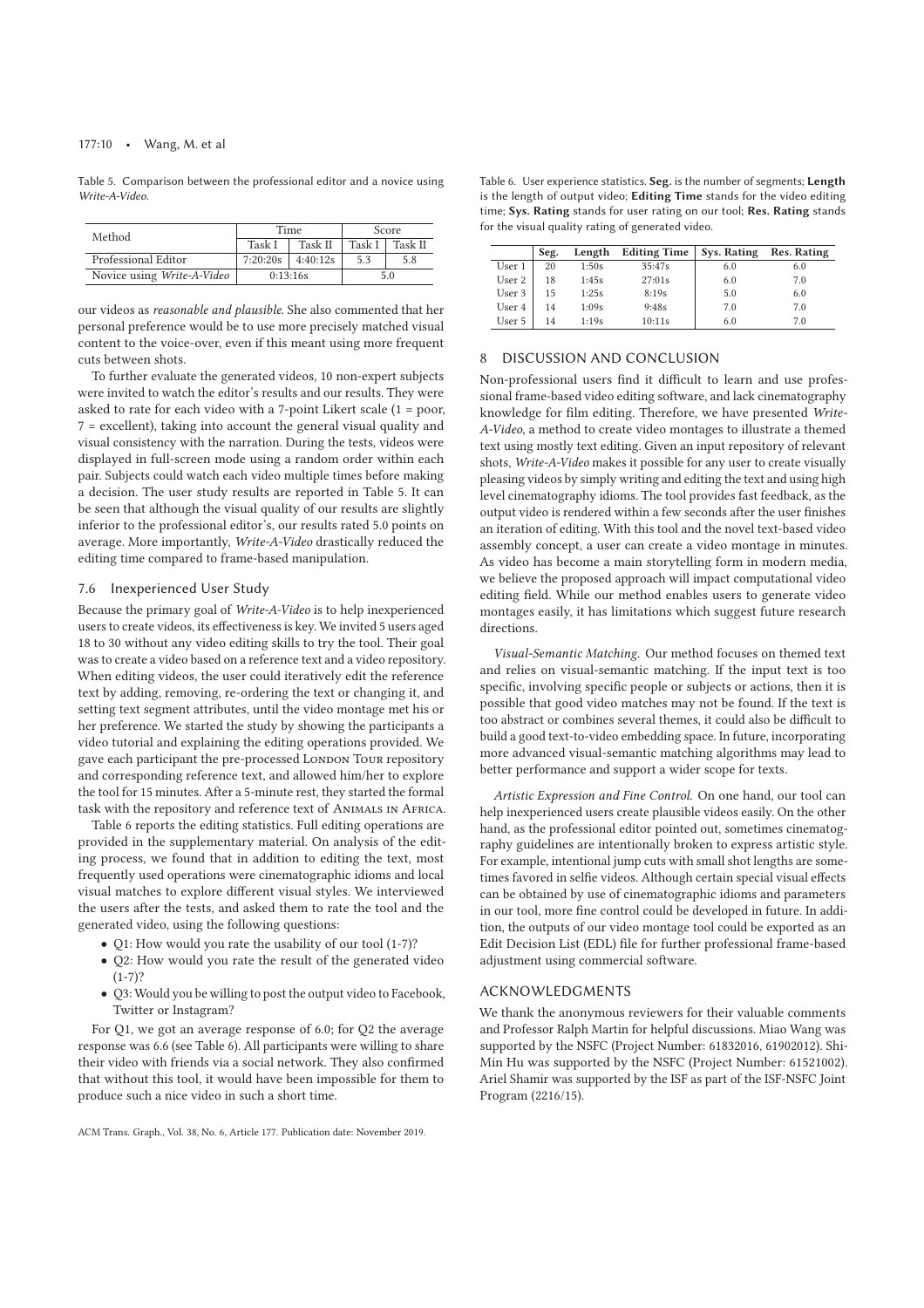#### **REFERENCES**

- Ido Arev, Hyun Soo Park, Yaser Sheikh, Jessica Hodgins, and Ariel Shamir. 2014. Automatic editing of footage from multiple social cameras. ACM Trans. Graph. 33, 4 (2014), 81. Herbert Bay, Tinne Tuytelaars, and Luc Van Gool. 2006. SURF: Speeded Up Robust
- Features. 404–417.
- Rachele Bellini, Yanir Kleiman, and Daniel Cohen-Or. 2018. Dance to the beat: Synchronizing motion to audio. Computational Visual Media 4, 3 (2018), 197–208.
- Floraine Berthouzoz, Wilmot Li, and Maneesh Agrawala. 2012. Tools for Placing Cuts and Transitions in Interview Video. ACM Trans. Graph. 31, 4 (2012), 67:1–67:8.
- Fabian Caba Heilbron, Victor Escorcia, Bernard Ghanem, and Juan Carlos Niebles. 2015. ActivityNet: A Large-Scale Video Benchmark for Human Activity Understanding. In IEEE CVPR.
- Minsuk Chang, Anh Truong, Oliver Wang, Maneesh Agrawala, and Juho Kim. 2019. How to Design Voice Based Navigation for How-To Videos. In ACM CHI. Article 701, 701:1–701:11 pages.
- Pei-Yu Chi, Joyce Liu, Jason Linder, Mira Dontcheva, Wilmot Li, and Bjoern Hartmann. 2013. Democut: generating concise instructional videos for physical demonstrations. In ACM UIST. 141–150.
- Chung-Cheng Chiu, Tara N Sainath, Yonghui Wu, Rohit Prabhavalkar, Patrick Nguyen, Zhifeng Chen, Anjuli Kannan, Ron J Weiss, Kanishka Rao, Ekaterina Gonina, et al. 2018. State-of-the-art speech recognition with sequence-to-sequence models. In 2018 IEEE International Conference on Acoustics, Speech and Signal Processing (ICASSP). 4774–4778.
- W. S. Chu, Yale Song, and A. Jaimes. 2015. Video co-summarization: Video summarization by visual co-occurrence. In IEEE CVPR. 3584–3592.
- Abe Davis and Maneesh Agrawala. 2018. Visual Rhythm and Beat. ACM Trans. Graph. 37, 4, Article 122 (2018).
- Edward Dmytryk. 1984. On Film Editing: An Introduction to the Art of Film Construction. Focal Press.
- David K Elson and Mark O Riedl. 2007. A Lightweight Intelligent Virtual Cinematography System for Machinima Production. (2007).
- Fartash Faghri, David J Fleet, Jamie Ryan Kiros, and Sanja Fidler. 2018. VSE++: Improving Visual-Semantic Embeddings with Hard Negatives. In BMVC.
- Martin A. Fischler and Robert C. Bolles. 1981. Random Sample Consensus: A Paradigm for Model Fitting with Applications to Image Analysis and Automated Cartography. Commun. ACM 24, 6 (1981), 381–395.
- Quentin Galvane, Rémi Ronfard, Christophe Lino, and Marc Christie. 2015. Continuity Editing for 3D Animation. In AAAI. 753–762.
- Andreas Girgensohn, John Boreczky, Patrick Chiu, John Doherty, Jonathan Foote, Gene Golovchinsky, Shingo Uchihashi, and Lynn Wilcox. 2000. A Semi-automatic Approach to Home Video Editing. In ACM UIST. 81–89.
- Kaiming He, Georgia Gkioxari, Piotr Dollár, and Ross Girshick. 2017. Mask r-cnn. In IEEE ICCV. 2980–2988.
- Kaiming He, Xiangyu Zhang, Shaoqing Ren, and Jian Sun. 2016. Deep residual learning for image recognition. In IEEE CVPR. 770–778.
- Rachel Heck, Michael Wallick, and Michael Gleicher. 2007. Virtual videography. ACM Trans. Multimedia Comput. Commun. Appl. 3, 1 (2007), 4.
- Weiming Hu, Nianhua Xie, Li Li, Xianglin Zeng, and Stephen Maybank. 2011. A survey on visual content-based video indexing and retrieval. IEEE Trans. Syst., Man, Cybern. C 41, 6 (2011), 797–819.
- Haozhi Huang, Xiaonan Fang, Yufei Ye, Songhai Zhang, and Paul L. Rosin. 2017. Practical automatic background substitution for live video. Computational Visual Media 3, 3 (2017), 273–284.
- Eakta Jain, Yaser Sheikh, Ariel Shamir, and Jessica Hodgins. 2015. Gaze-Driven Video Re-Editing. ACM Trans. Graph. 34, 2, Article 21 (2015), 12 page
- Neel Joshi, Wolf Kienzle, Mike Toelle, Matt Uyttendaele, and Michael F. Cohen. 2015. Real-time Hyperlapse Creation via Optimal Frame Selection. ACM Trans. Graph. 34, 4 (2015), 63:1–63:9.
- Andrej Karpathy and Li Fei-Fei. 2015. Deep visual-semantic alignments for generating image descriptions. In IEEE CVPR. 3128–3137.
- G. Kim, L. Sigal, and E. P. Xing. 2014. Joint Summarization of Large-Scale Collections of Web Images and Videos for Storyline Reconstruction. In IEEE CVPR. 4225–4232.
- Mackenzie Leake, Abe Davis, Anh Truong, and Maneesh Agrawala. 2017. Computational Video Editing for Dialogue-driven Scenes. ACM Trans. Graph. 36, 4 (2017), 130:1– 130:14.
- Zicheng Liao, Yizhou Yu, Bingchen Gong, and Lechao Cheng. 2015. Audeosynth: Music-driven Video Montage. ACM Trans. Graph. 34, 4, Article 68 (2015).
- Tsung-Yi Lin, Michael Maire, Serge Belongie, James Hays, Pietro Perona, Deva Ramanan, Piotr Dollár, and C Lawrence Zitnick. 2014. Microsoft coco: Common objects in context. In IEEE ECCV. 740–755.
- Shugao Ma, Leonid Sigal, and Stan Sclaroff. 2016. Learning Activity Progression in LSTMs for Activity Detection and Early Detection. In IEEE CVPR. Erik Machnicki and Lawrence A Rowe. 2001. Virtual director: Automating a webcast.
- In Multimedia Computing and Networking 2002, Vol. 4673. 208–226.

Antoine Miech, Ivan Laptev, and Josef Sivic. 2018. Learning a text-video embedding from incomplete and heterogeneous data. arXiv preprint arXiv:1804.02516 (2018).

- M. Ramesh Naphade, I. V. Kozintsev, and T. S. Huang. 2002. Factor graph framework for semantic video indexing. IEEE Trans. Circuits Syst. Video Technol. 12, 1 (2002), 40–52.
- Yuzhen Niu and Feng Liu. 2012. What makes a professional video? a computational aesthetics approach. IEEE Trans. Circuits Syst. Video Technol. 22, 7 (2012), 1037–1049. Aaron van den Oord, Sander Dieleman, Heiga Zen, Karen Simonyan, Oriol Vinyals, Alex
- Graves, Nal Kalchbrenner, Andrew Senior, and Koray Kavukcuoglu. 2016. Wavenet: A generative model for raw audio. arXiv preprint arXiv:1609.03499 (2016).
- Amy Pavel, Dan B Goldman, Björn Hartmann, and Maneesh Agrawala. 2015. Sceneskim: Searching and browsing movies using synchronized captions, scripts and plot summaries. In ACM UIST. 181–190.
- Amy Pavel, Colorado Reed, Björn Hartmann, and Maneesh Agrawala. 2014. Video Digests: A Browsable, Skimmable Format for Informational Lecture Videos. In ACM UIST (UIST '14). 573–582.
- Ana Serrano, Vincent Sitzmann, Jaime Ruiz-Borau, Gordon Wetzstein, Diego Gutierrez, and Belen Masia. 2017. Movie Editing and Cognitive Event Segmentation in Virtual
- Reality Video. ACM Trans. Graph. 36, 4, Article 47 (2017), 12 pages. Hijung Valentina Shin, Floraine Berthouzoz, Wilmot Li, and Frédo Durand. 2015. Visual transcripts: lecture notes from blackboard-style lecture videos. ACM Trans. Graph. 34, 6 (2015), 240.
- S. W. Smoliar and HongJiang Zhang. 1994. Content based video indexing and retrieval. IEEE MultiMedia 1, 2 (1994), 62–72.
- James Tompkin, Kwang In Kim, Jan Kautz, and Christian Theobalt. 2012. Videoscapes: Exploring Sparse, Unstructured Video Collections. ACM Trans. Graph. 31, 4, Article 68 (2012), 12 pages.
- Anh Truong, Floraine Berthouzoz, Wilmot Li, and Maneesh Agrawala. 2016. QuickCut: An Interactive Tool for Editing Narrated Video. In ACM UIST. 497–507.
- M. Wang, J. Liang, S. Zhang, S. Lu, A. Shamir, and S. Hu. 2018. Hyper-Lapse From Multiple Spatially-Overlapping Videos. IEEE Transactions on Image Processing 27, 4  $(2018)$ , 1735–1747.
- M. Wang, G. Yang, J. Lin, S. Zhang, A. Shamir, S. Lu, and S. Hu. 2019. Deep Online Video Stabilization With Multi-Grid Warping Transformation Learning. IEEE Transactions on Image Processing 28, 5 (2019), 2283–2292.
- Ke Xie, Hao Yang, Shengqiu Huang, Dani Lischinski, Marc Christie, Kai Xu, Minglun Gong, Daniel Cohen-Or, and Hui Huang. 2018. Creating and Chaining Camera Moves for Qadrotor Videography. ACM Trans. Graph. 37, 4 (2018), 88:1–88:13.
- Hao Yang, Ke Xie, Shengqiu Huang, and Hui Huang. 2018. Uncut Aerial Video via a
- Single Sketch. Computer Graphics Forum 37, 7 (2018), 191–199. F. Zhang, J. Wang, H. Zhao, R. R. Martin, and S. Hu. 2015. Simultaneous Camera Path Optimization and Distraction Removal for Improving Amateur Video. IEEE Transactions on Image Processing 24, 12 (2015), 5982–5994.
- F. Zhang, X. Wu, R. Li, J. Wang, Z. Zheng, and S. Hu. 2018. Detecting and Removing Visual Distractors for Video Aesthetic Enhancement. IEEE Transactions on Multimedia 20, 8 (2018), 1987–1999.
- Yu Zhang, Xiaowu Chen, Liang Lin, Changqun Xia, and Dongqing Zou. 2016. High-level representation sketch for video event retrieval. Science China Information Sciences 59, 7 (2016), 072103.

#### A APPENDIX: ENERGY TERM DETAILS

In this appendix we define all energy terms used in our optimization method for shot assembly. Values of each term are normalized to the range  $[0, 1]$  before combination.

#### A.1 Shot Energy Terms

Visual-Semantic Matching.  $F_{vsm}(s)$  measures how semantically consistent the visual content of a shot s is with the query text segment r. We define  $F_{\text{vsm}}(s)$  for a shot s as the inverse of its rank index  $ind_r(s)$  when retrieved with corresponding query segment r:  $F<sub>semantic</sub>(s) = 1/ind<sub>r</sub>(s).$ 

Camera Stability.  $F_{\text{stab}}(s)$  evaluates average acceleration of video content as a proxy for camera stability: the smaller the acceleration, the greater the camera stability. Let  $H(f, f')$  be the homography transformation matrix linking consecutive frames  $f$  and  $f'$  in a shot, computed using SURF features [Bay et al. 2006], and RANSAC regression [Fischler and Bolles 1981]. We use the estimated homography matrices  $H(f, f')$  and  $H(f', f'')$  from three consecutive

ACM Trans. Graph., Vol. 38, No. 6, Article 177. Publication date: November 2019.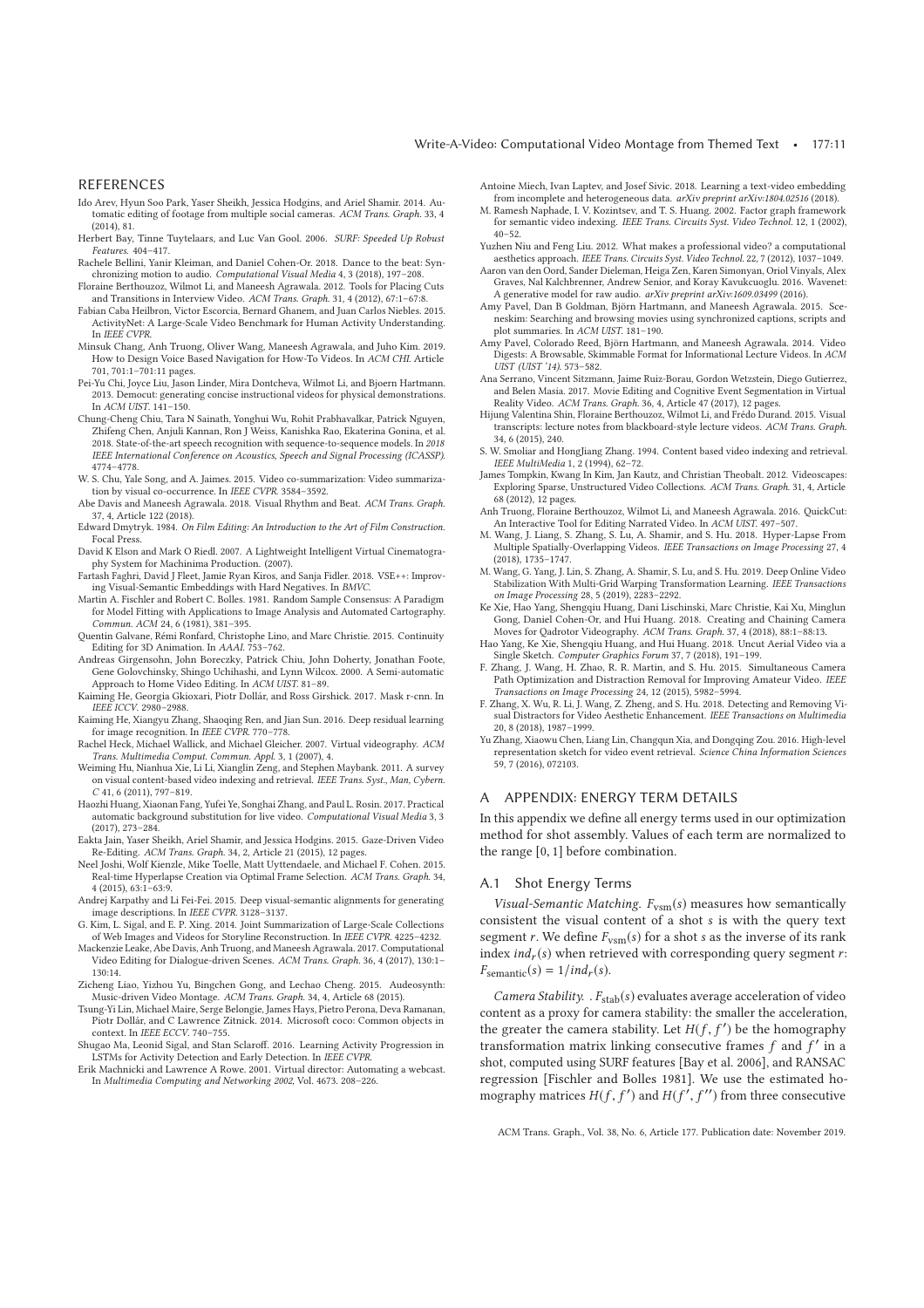# 177:12 • Wang, M. et al

sampled frames  $f, f', f''$  in shot s, to compute the local camera shake measure  $lcs(f)$  for frame  $f$ :

$$
lcs(f) = \frac{1}{4} \sum_{i=1}^{4} ||H(f', f'')p_{f'}(i) - p_{f'}(i) - (H(f, f')p_f(i) - p_f(i))||_2,
$$

where  $p_f(i)$ ,  $i = 1, ..., 4$  are the 2D positions of the four frame corners measured in pixels. The camera stability term  $F_{\text{stab}}(s)$  is computed as the negative average of local shake values over time:

$$
F_{\text{stab}}(s) = -\frac{1}{|s|} \sum_{f \in s} lcs(f),\tag{4}
$$

where  $|s|$  is the number of sampled frames in shot  $s$ , and the sampling step is 10 frames.

Saturation and Brightness.  $F_{\text{tone}}(s)$  measures the saturation and brightness of frames over the whole shot. We first represent frame f in HSL color space, then compute the ratio  $\xi(f)$  of pixels whose S and L channel intensities are both above 70% of the maximum value (i.e. 255).  $F<sub>none</sub>(s)$  is then defined as:

$$
F_{\text{tone}}(s) = \frac{1}{|s|} \sum_{f \in s} \xi(f). \tag{5}
$$

# A.2 Cut Energy Terms

Avoid Opposite Camera Movements. We determine whether shots move in opposite directions before and after the cut by comparing the estimated 2D movements of frame corners before and after:

$$
F_{OM}(s, s') = \begin{cases} 1 & \text{if } Q(e(s), b(s')) < \eta \\ 0 & \text{otherwise,} \end{cases}
$$
  

$$
Q(f_1, f_2) = \sum_{i=1}^{4} \frac{\nu(f_1, i) \cdot \nu(f_2, i)}{|\nu(f_1, i)||\nu(f_2, i)|},
$$
  

$$
\nu(f, i) = p(i) - H(f)p(i),
$$
 (6)

where s and s' are consecutive shots,  $e(s)$  is the last frame of s and  $b(s')$  is the start frame of  $s'$ ,  $Q(f_1, f_2)$  is the cosine distance of the 2D frame corner movement vectors of  $f_1$  and  $f_2$ ,  $\eta = -0.01$  is a threshold determining whether the movements are opposite,  $v(f, i)$ is the function estimating the 2D movement of the i-th frame corner  $p(i)$  of f, and  $H(f)$  is the estimated homography transformation linking shot frame  $\boldsymbol{f}$  and the next sampled frame.

Avoid Jump Cuts. A cut between consecutive shots s' and s is determined as a jump cut if the last frame  $e(s')$  in  $s'$  and the first frame  $b(s)$  in s can be registered and aligned with a small 2D offset:

$$
F_{\text{JC}}(s, s') = \begin{cases} 1 & \text{if } \frac{1}{4} \sum_{i=1}^{4} ||H(e(s), b(s'))p_i^{e(s)} - p_i^{e(s)}||_2 < \epsilon \\ 0 & \text{otherwise,} \end{cases}
$$

where  $H(e(s), b(s'))$  is the homography matrix between  $e(s)$  and  $b(s')$ ,  $p_i^{e(s)}$ ,  $i = 1, ..., 4$  are the positions of the four corners of the frame  $e(s)$ ,  $\epsilon$  is a threshold determining whether the offset magnitude suffices for a jump cut. In our implementation, we set  $\epsilon = 150$ for 720p video.

ACM Trans. Graph., Vol. 38, No. 6, Article 177. Publication date: November 2019.

Tonal Continuity. We compute tonal continuity between neighboring shots  $\langle s, s' \rangle$  based on saturation histogram difference and brightness histogram difference:

$$
F_{\Gamma\Gamma}(s,s') = \frac{1}{2}(\Gamma(\Psi_S(s), \Psi_S(s')) + \Gamma(\Psi_L(s), \Psi_L(s'))),\tag{7}
$$

where  $\Psi_S(s)$  is the S-channel histogram of frame s, and  $\Psi_L(s)$  is the L-channel histogram of frame s, both quantified to 256 bins.  $\Gamma(\cdot, \cdot)$ is the chi-square distance of two color histograms.

#### A.3 Segment Energy Terms

The cinematography idioms energy term  $F_{\text{idiom}}(\widehat{S}_l,A_l)$  is the weighted sum of two terms: the movement term  $F_{\text{move}}(\widehat{S}_l, A_l)$  and the shot duration term  $F_{\text{dur}}(\widehat{S}_l, A_l)$ :

$$
F_{\text{idiom}}(\widehat{S}_l, A_l) = F_{\text{move}}(\widehat{S}_l, A_l) - 0.03 F_{\text{dur}}(\widehat{S}_l, A_l). \tag{8}
$$

Movement Preference.  $F_{\text{move}}(\widehat{S}_l, A_l)$  encourages motions of shots  $\widehat{S}_l$  to follow the user preference  $A_l^{\text{move}}$ , where  $A_l^{\text{move}}$  is either 1.0 for dynamic shots or −1.0 for static shots. We first compute the local movement  $lm(f)$  of each frame in a shot s:  $lm(f)$  is determined using the magnitude of the 2D translations of frame corners needed to spatially align the current frame  $f$  to the next frame  $f'$ :

$$
lm(f) = \frac{1}{4} \sum_{i=1}^{4} ||H(f, f')p_f(i) - p_f(i)||_2,
$$
 (9)

where  $p_f(i)$ ,  $i = 1, 2, 3, 4$  are the positions of the four corners of the frame  $\overrightarrow{f}$ .  $H(f, f')$  is the homography matrix linking  $f$  to  $f'$ . The movement term  $F_{\text{move}}(\widehat{S}_l, A_l)$  is defined as:

$$
F_{\text{move}}(\widehat{S}_l, A_l) = \frac{A_l^{\text{move}}}{\sum_{i}^{n_l} |\widehat{s}_l^i|} \cdot \sum_{k}^{n_l} \sum_{f \in \widehat{s}_l^k} lm(f). \tag{10}
$$

*Shot Duration Preference.*  $F_{dur}(\hat{S}_I, A_I)$  encourages the shots in  $\hat{S}_I$  to follow a user specified shot duration  $A_I^{dur}$  for segment  $r_I$ :

$$
F_{\text{dur}}(\widehat{S}_l, A_l) = \frac{1}{|\widehat{S}_l|} \sum_{k}^{n_l} \left(\frac{|s_l^k|}{\gamma} - A_l^{\text{len}}\right)^2, \tag{11}
$$

where  $|\widehat{\mathcal{S}}_l|$  is the number of shots in  $\widehat{S}_l, |s_l^k|$  is the number of frames in the *k*-th shot of  $\widehat{S}_l$ ,  $\gamma$  is the video frame rate, set to 30 fps.  $A_l^{\text{dur}}$ is the reference shot length for segment  $r_l$  in seconds, with default value 1.0 for cinematography idiom 'Reduce Shot Duration' and 10.0 for cinematography idiom 'Extend Shot Duration'; the user can further set shot length values via a slide bar. If no such idioms are chosen, the default shot length is set as 3.5 seconds to avoid unnecessary long-short duration changes [Niu and Liu 2012]. The default length can be globally changed during tool initialization according to user preference.

*Split Time Editing Preference.*  $F_{split}(\widehat{S}_l, A_l)$  allows the user to adjust cutting points for video and audio separately. Let  $A_l^{\text{off}}$  be a user-specified starting timing offset for the first shot  $\widehat{s}_l^1$  for segment  $r_l$ , with default value 0, and let  $t(\widehat{s}_l^1)$  be the start time of  $\widehat{s}_l^1$  in the global time-line.  $F_{\text{split}}(\widehat{S}_l,A_l)$  is defined as:

$$
F_{\text{split}}(\widehat{S}_l, A_l) = (t(\widehat{s}_l^1) - (t_l + A_l^{\text{off}}))^2, \tag{12}
$$